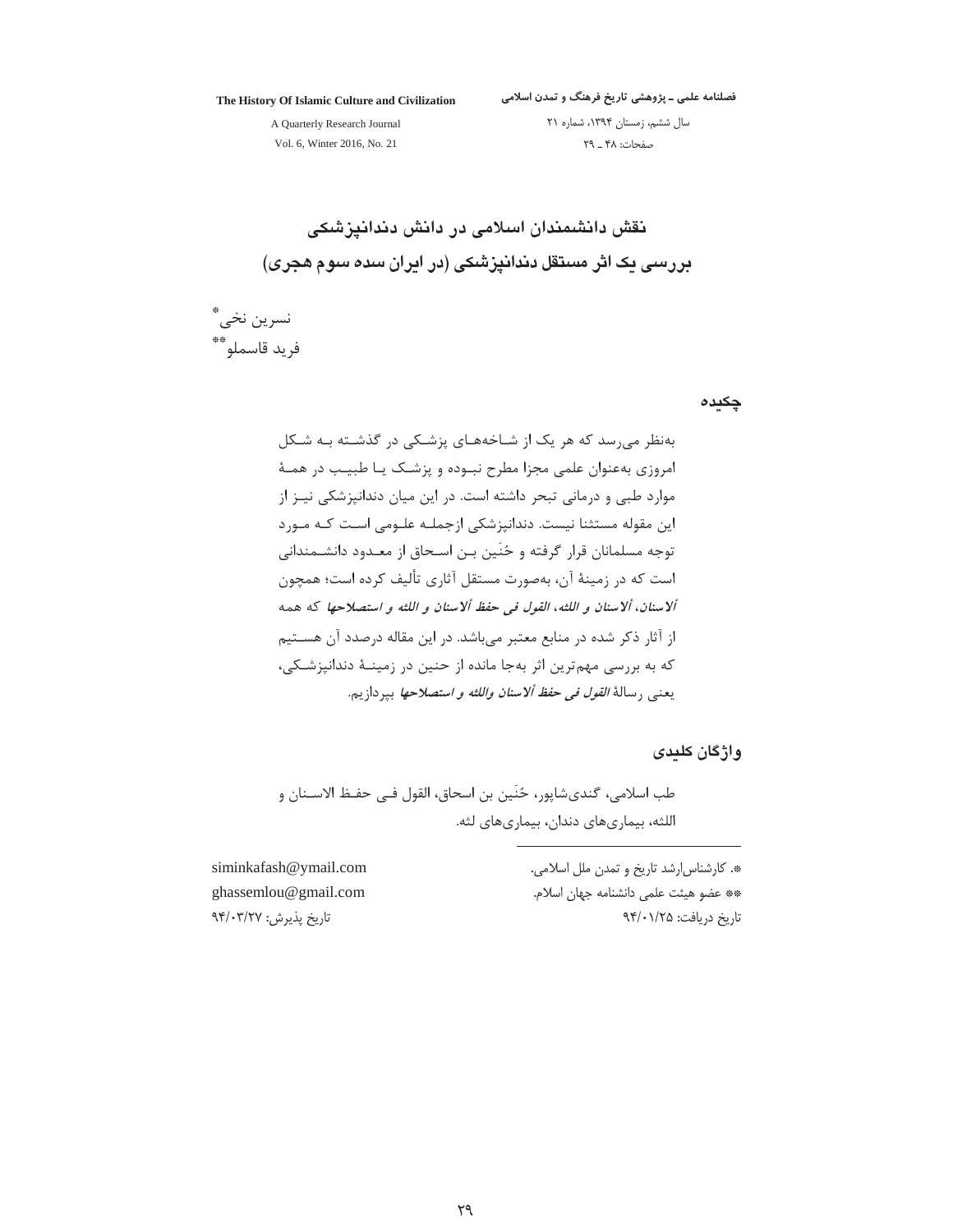۳۰ = د فصلنامه علمي ـ پژوهشي تاريخ فرهنگ و تمدن اسلامي، س ۶، زمستان ۹۴، ش ۲۱

## طرح مسئله

حنین بن اسحاق عَبّادی` اهل حیره بوده و در اواخر قرن دوم و سوم هجـری مـیزیســته اسـت. وی از دانش آموختگان مکتب گندی،ایور و از برجسته ترین مترجمان دربار مَـأمون عباسـی بـوده که علاوه بر ترجمه، کتابهای زیادی هم تألیف کرده که مهمترین اثر طبی بهجـا مانـده از او در زمینه دندانپزشکی در این مقاله مورد نظر ماست.

دندانیزشکی علمی از دوران بقراط (۴۶۰ \_ ۳۷۷ ق. م) شروع شده است. <sup>۱</sup> وی در رسالههـایی که به تقریب در سده پنجم قبل از میلاد نوشته، ضمن طبقهبندی و تشریح بیماریهای مختلـف، از دندان و بیماریهای آن نیز بهتفصیل سخن گفته است. بهنظر او عفونتهـای دنـدانی یکـی از علل اصلی بروز بیماریهای عمومی|ند. در رسالات بـهدسـت آمـده از او دربـاره درمـان دارویـی بیماری های دندان مطلبی نداریم. ٰ حاجی خلیفه از کتابی بهنام *نبات الاسنان* از بقراط پـاد کـرده، اما از محتویات آن چیزی ننوشته است.<sup>۳</sup> از جالینوس مطالب بیشتری در این زمینه نقل شـده اسـت؛ ازجمله در کتابهای *فردوس الحکمه، الحاوی* رازی و *قانون* ابن سینا.<sup>۵</sup>

از رساله قدیمی دیگری بهنام *فی ما یعرض اللثه و الاسنان* که فیلغریوس حکیم یونانی نوشته است نیز یاد کردهاند.<sup>۶</sup> اندروماخس هم نظریاتی درباره دندان داشته اسـت؛ ازجملـه اینکـه ابـنِسـینا دارویی از او برای درد دندان آورده است.<sup>۷</sup> وی از داویه برای کشیدن دندان استفاده می *ک*رده. ارسـطو هم در کتاب *تاریخ جانوران* از دندانهای جانوران صحبت کرده است.<sup>^</sup>

طب اسلامی یکی از مشهورترین و شناختهشدهتـرین جنبـههـای تمـدن اسـلامی و یکـی از شاخههای متعدد علمی است که مسلمانان در آن به شکوفایی و بالندگی رسیدند. در ایـن میـان نباید نقش مهمی را که دانشگاه گندیشاپور بهعنوان حلقه اتصال علوم طبی ایران باستان ـ کـه

۷. ابن سينا، *قانون*، ج ۵، ص ۴۸۲.

٨ زيدان، *تاريخ آداب اللغة العربية*، ص ١٣٣.

١. عبادى به فتح عين منسوب است به قبيله بنى عباد از ساكنان حوالى حيره.

۲. نخی، بررسی تطبیقی دانش دندانپزشکی در آثار پزشکان ایرانی پس از اسلام تا سده دهم هجری، ص ۱۲.

۳. میزان*ی، تاریخ دندانپزشکی، ج ۱، ص ۷، ۱۶* و ۹۸.

۴. حاجي خليفه، كشف *الظنون*، ج ٢، ص ١٤۶۵.

۵. رازي، *الحاوي*، ج ۳، ص ۳۷۶: طبري، *فردوس الحكمه*، ص ۴۴۱: ابن سينا، *قانون*، ج ۳، ص ۳۳۲.

۶. ابنندیم، *الفهرست*، ص ۳۵۰.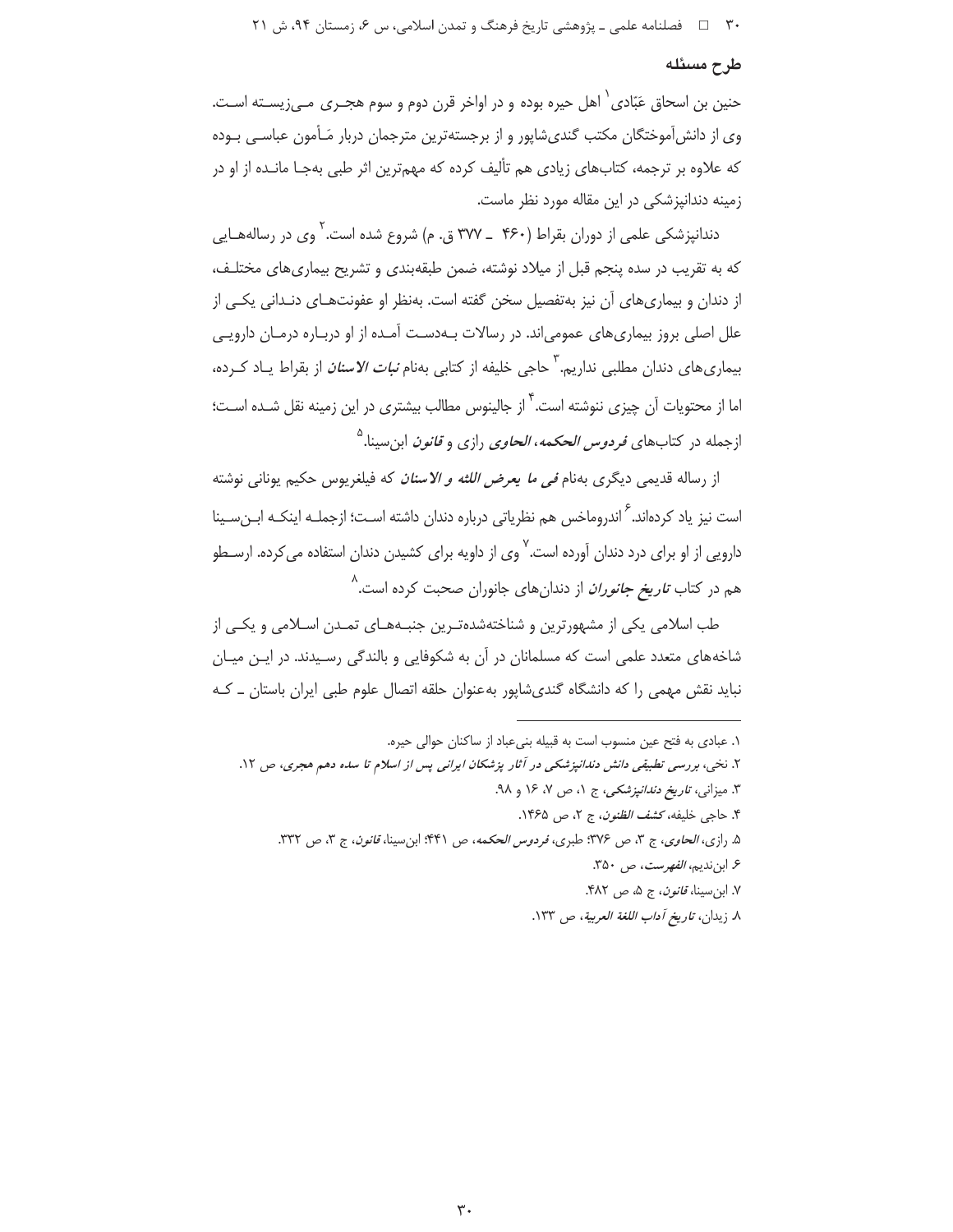در حقیقت محل تلاقی پزشکی یونانی و هندی و ایرانی بوده است \_ و فعالیتهای بین|لمللی أزاد و به دور از هرگونه تعصب در آنکه باعث شکل گیری استوارترین سنت طبی جهان آن روز شده ُ بود ,ا نادیده انگاشت.<sup>۱</sup>

پس از آنکه بخش هایی از طب گندیشاپور به قلمرو اعراب منتقـل شـد، علـم دندانپزشـکی در میان استادان مسیحی و اسلامی، ازجمله ابوزکریا یوحنّا بن ماسویه و ابوزید حُنّین بن اسحاق عَبادی که از دانش[موختگان گندیشاپور بودند، رواج یافت و تالارهای این درس رونق بیشتری پیدا کرد. ٰ

برخی مورخان از کتـاب *اُلاســنان* ابوعُبيـد معمّـر بـن مثنّـا تميمـي (٢٠٩ ق / ٨٢۴ م) بــهعنــوان قدیمیترین کتاب در زمینه دندان در دوره اسلامی نام میبرند.<sup>۳</sup> کتاب دیگر بهنام *السواک والســـنونات* (مسواک و دندانها) از ابوزکریا یوحنّا بن ماسـویه اسـت کـه هرچنـد مورخـان پـیش2فتـه از آن یاد کردهاند، ٌٔ لکن متأسفانه تاکنون نسخهای از آن بهدست نیامده و ما اطلاعی از سرنوشت ایـن دو كتاب نداريم.

کتابهایی نیز از حنین بن اسحاق (م ۲۶۰ ق) ذکر شده کـه دربـاره دنـدان و لثـه بـودهانـد؛ ازجمله کتاب *الاسنان و الاسنان و اللثه* که ممکن است ایندو، یک کتاب بوده باشــند. کتــاب دیگــر رسالة في حفظ الاسنان و استصلاحها مي باشد كه در سال ١۴١٧ ق در حلب توسط دار القلم عربي به کوشش محمد فؤاد الذاکری در ۱۵۰ صفحه چاپ شده است.<sup>۵</sup> دکتر محمد ابراهیم ذاکر این کتاب ۱٫ ترجمه کرده است. آقای ذاکر درباره کتاب *الاسنان و اللثه* نیز چنین می،نویسد: تیتر کتاب درب گیرنده دو معنا است: نخست «اسنان» جمع سن است که می تواند دندان باشد یا سن و عمر هـر جاندار؛ ولي ازآنجايي كه درباره دندان و لثه در *رساله في حفظ الاسنان و اللثه* سخن گفتــه، يــس تیتر با این گزاره صحیحتر است.<sup>۶</sup>

بەنظر می رسد این کتاب دربر گیرنده مطالب دندانپزشکی است؛ زیرا نخسـت اینکـه، کتـاب بـه

- ٣. بغدادي، *هدية العارفين*، ج ٢، ص ٣۶۶؛ ابننديم، *الفهرست*، ص ۵۹.
- ۴. همان، ص ۴۶۵؛ ابن ابي|صيبعه، *عيون الانباء في طبقات الابناء الزمان*، ج ۲، ص ۱۳۶؛ ابن قفطي، ت*اريخ الحكما*، ص ١٣۵.
	- ۵. ابننديم، *الفهرست، ص* ٣۵٢؛ بغدادي، *هدية العارفين*، ج ١، ص ٣۴٠.
		- ع ذاکر، سیری در سه قرن دن*دانپزشکی ایران*، ص ۳۹.

۱. خضری، «مروری بر تاریخ پزشکی ایران قبل از اسلام»، *مجله دانشگاه علوم پزشکی زنجان*، ش ۴ ـ ۳، ص ۳۸. ۲. شهروینی، د*انشگاه گندی شاپور در گهواره تاریخ*، ص ۱۵۶.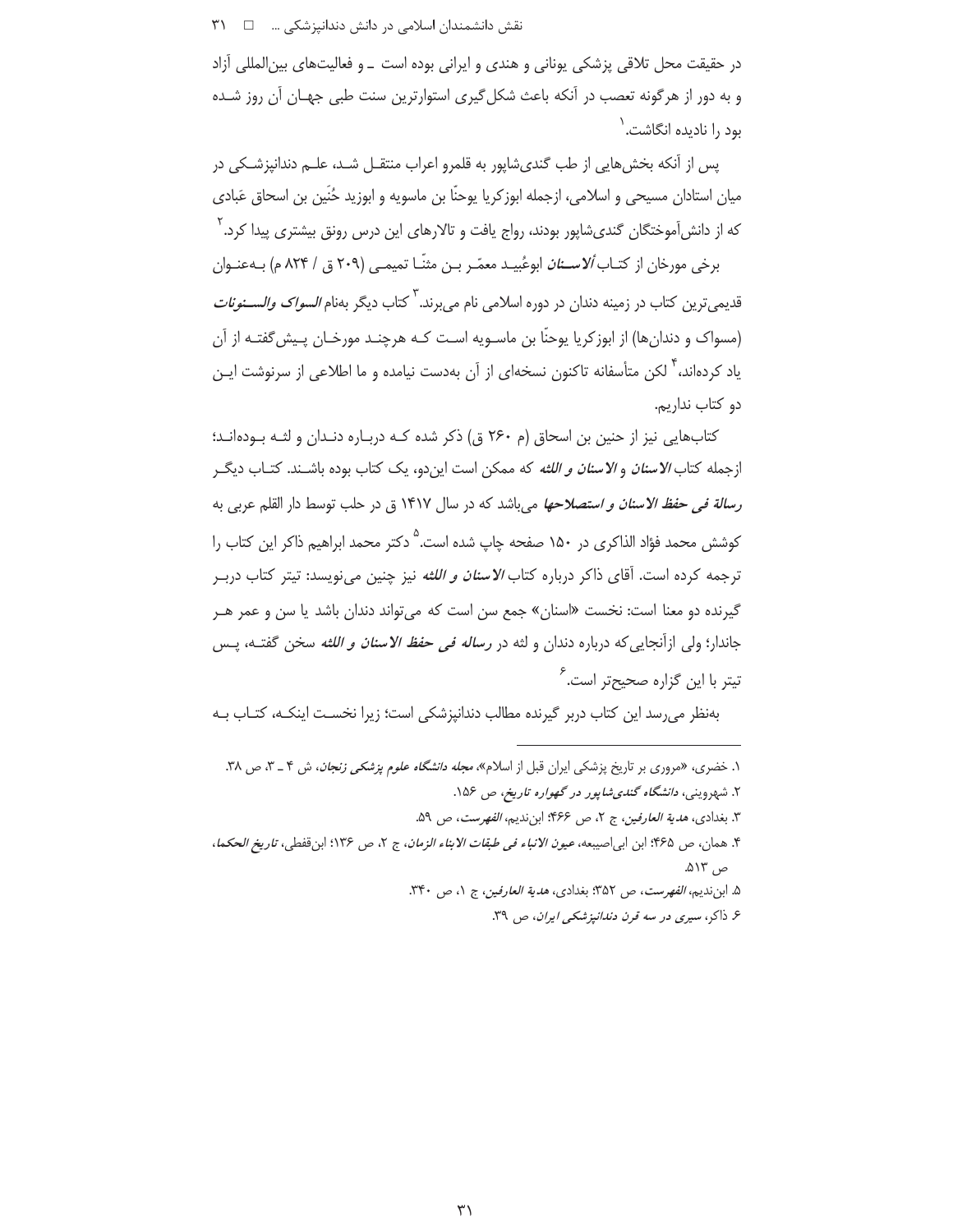۳۲ فصلنامه علمی ـ یژوهشی تاریخ فرهنگ و تمدن اسلامی، س ۶، زمستان ۹۴، ش ۲۱ عربی نگاشته شده و اسنان در زبان عربی بهمعنای دندانهاست. کلمه «عمر» نیز عربی و به معنای گذشت سال های زندگی است و دلیلی ندارد که یک کلمه عربی را معنای کلمه عربی دیگری بدانیم. در کتاب *حفظ الاسنان و استصلاحها* حنین به مباحثی چون نقش تغذیه در بیماری هـای لثـه و دیگر مباحث دندانپزشکی پرداخته است. در این مقاله سعی شده است ضمن معرفی حنین بن اسحاق و رساله مستقل دندانپزشکی او، به بررسی دقیق مباحث مطرحشده در این اثر ارزشمند بپردازیم.

حُنَسَ بن اسحاق عَبادي (۲۶۴ ــ ۱۹۴ ق)

ابوزید حُنَین فرزند اسحاق عَبادی <sup>۱</sup> اسـت. <sup>۲</sup> وی از فضــلای در طـب و فصـحای در زبــان یونــانی و سریانی و عربی بوده است. او اهل حیره بوده و در اواخر قرن دوم و سوم هجری میزیسته و به قولی در سال ۲۶۰ ق وفات یافته است. ٌ ابن ابی|صیبعه تولد او را سال ۱۹۴ ق و سـال وفـاتش را ۲۶۴ ق ذکر کردہ است. ؑ

حُنَين يكي از برجسته ترين مترجمان دربار مأمون بوده و به گفته خودش براي بهدست آوردن کتابهایی که می خواست ترجمه کنـد، بـه سـرزمین هـای بسـباری سـفر کـرده اسـت.<sup>۵</sup> بیشـتر ترجمههایش برای فرزندان موسی بن شاکر بوده است. وی علاوه بر ترجمه، کتـابـهـای زیـادی هم تألیف کرده که در اینجا آثار وی با موضوع دندانپزشکی مدنظر ماست.

نخستین کـلاس درس پزشـکی او کـلاس یوحنّـا بـن ماسـویه، یکـی از پزشـکان برجسـته گندیشاپور بود. حنین بسیار مشتاق فراگیری کتاب *فرق الطب* بود که به زبان رومـی و سـریانی «هراسیس» خوانده می شد. در کلاس درس یوحنّا بن ماسویه همواره پرسش های دشواری می کـرد که پاسخ آنها بر یوحنّا سخت می آمد، و این انگیزهای شد تـا او حنـین را از درس خـود دور کنـد. البته قابل ذکر است که علل دیگری نیز در این زمینه مؤثر بودهاند؛ ازجمله اینکه حنین از خاندانی در حیره بود که در تجارت و زرگری دست داشتند و نیز چون دانش آموختگان گندیشاپور بهویـژه

۳. همان، ص ۴۶۴.

- ۴. ابن ابي اصيبعه، عي*ون الانباء في طبقات الابناء الزمان*، ج ٢، ص ۴۶۹.
- ۵. همان، ص ۱۴۲؛ سزگین، *تاریخ نگارشهای عربی*، ج ۳، ص ۳۲۸؛ میه لی، *علوم اسلامی و آثــار عظــیم آن در* تحول علوم جهاني، ص ٩۶ ـ ٩٣.

۱. عباد از نصرانیان حیرهاند، بازرگانی شراب داشتند و شعارشان در روز جنگ با شاپور «یا آل عبادالله» بود. ٢. ابننديم، *الفهرست*، ص ٣۶٣.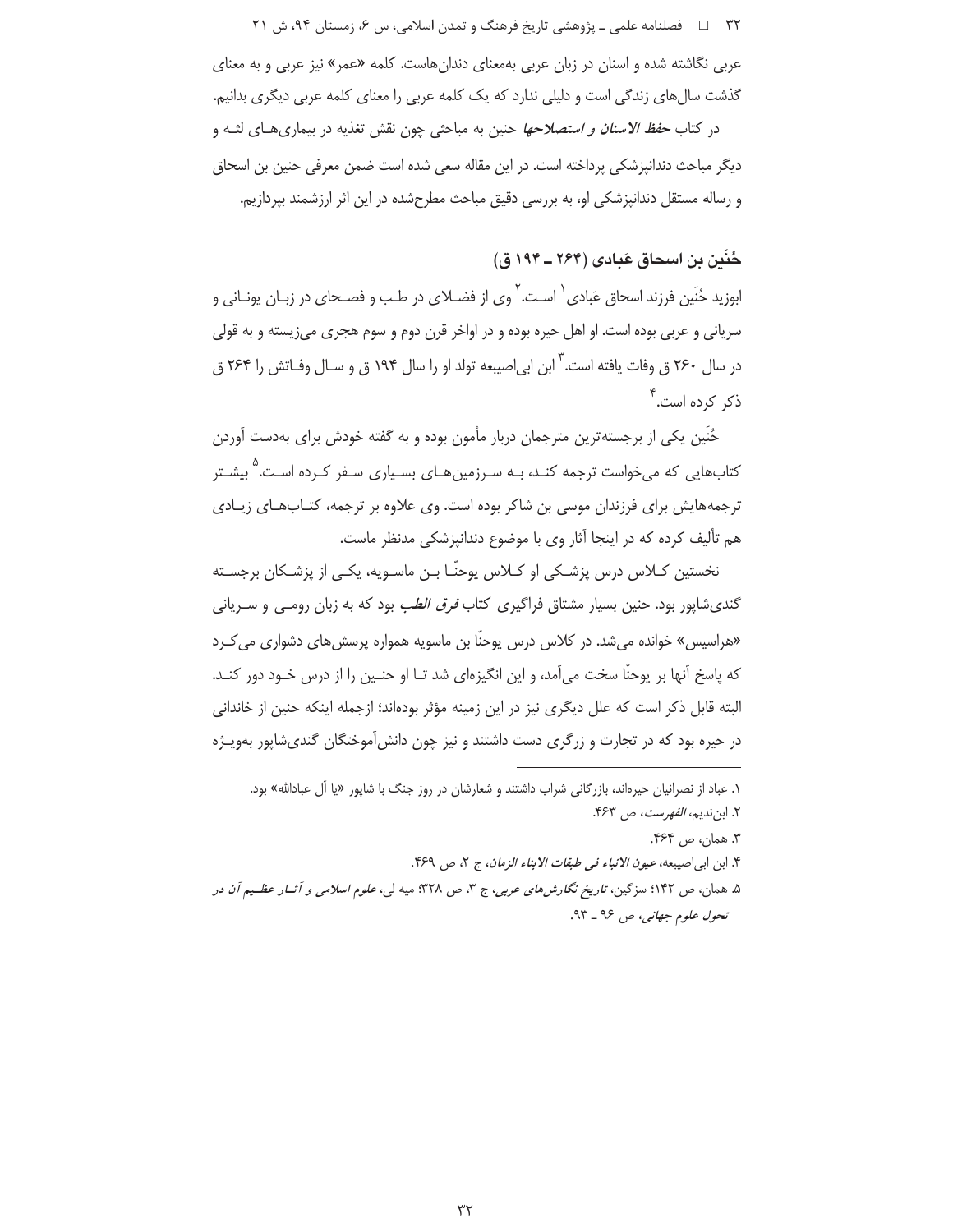پزشکان و درمانگرانشان از حیرهنشینان دوری می کردند و دوست نمیداشتند که فرزندان بازرگانـان يا به اين عرصه بگذارند. '

سلیمان بن حسان گوید: حنین از شهر بغداد به سرزمین پارسیان رفت و به خدمت خلیل بن احمـد فراهیدی درآمده و ادبیات عرب را از او آموخت.<sup>۲</sup> توانایی|ش در زبان عربی به *حـدی* بــود کــه رتبه براعت یافت. سپس به بغداد رفته و پس از آزمون، به سرپرستی نویسـندگان و مترجمـان منسوب شد. در دربار متوکل از نظر درمانهای پزشکی به مقام بالایی رسید. وی بسیاری از آثار بقراط، افلاطون، ارسطو، دیوسکوریدوس و بطلمیوس را ترجمه کرده یا تحت سرپرستی او ترجمه شده است. ٔ

ابن قفطي نيز حُنَين را شاگرد پوحنّا دانسته و او را طبيبـي صـاحبِنظـر از نظـر تـأليف پــا در مهارت معالجه بیماری ها بهخصوص در زمینه چشم.پزشکی می دانـد و نیـز توانـایی هـای او را در زمینه ترجمه کتب حکمت و پزشکی و نیز فصاحت او را در زبان یونانی و عربـی سـتوده اسـت. ٔ قفطی پدر حنین را گیاهفروش دانسته و در جریان بیرون کردن حنین از کلاس پوحنا مے،نویسـد که پوحنا بن ماسویه به حنین گفت: برو بر سر راهها بنشین و به فروختن فلوس اشتغال کن.<sup>۵</sup>

در اهمیت کار او باید گفت پایههای طب اسلامی که قرنها بـر افکـار طبـی اسـتیلا داشـته، مدیون اوست. وی در ترجمه شیوه دقیقی داشته؛ ازجمله اینکه نسـخههـایی را کـه قـرار بـود ترجمه شود، ابتدا جمعآوري، مقايسه و سپس ترجمه مي كرد. حنين به مـتن و الفـاظ كتـابي كـه می خواست ترجمه کند، خیلی مقید نبود، بلکه مفهوم و محتوا را درنظر می *گ*رفت. <sup>7</sup>

ابن|صیبعه بیش از یکصد و پنج کتاب و مقاله و رساله برایش نام می برد؛ مانند:

۱. *کتاب المسائل*؛ پیشدرآمدی بر دانش پزشـکی اسـت و روش پیشـنیان را در ایـن دانـش دنبال می کند.

۲. *کتاب العشر مقالات في العين*؛ بهصورت پرسش و پاسخ در ده مقاله و درباره چش<u>م پز</u>شکي است.

- ١. ابن ابي اصيبعه، عي*ون الانباء في طبقات الابناء الزمان*، ج ٢، ص ١٣٩.
	- ٢. همان، ص ١۴۶.
	- ٣. همان، ص ۴۶۹.
	- ۴. ابننديم، *الفهرست*، ص ۴۶۴ ـ ۴۶۳.
	- ۵. ابن قفطی، تاری*خ الحکما*، ص ۲۳۹ \_ ۲۳۴.
- ۶. ابننديم، *الفهرست*، ص ۴۶۴ ـ ۴۶۳: سامرايي و العلوچي، *آثار حنين بن اسحاق*، ص ۱۰ ـ ۹؛ ابـن ابـي|صـيبعه، عيون الانباء في طبقات الابناء الزمان، ج ٢، ص ١۶۴.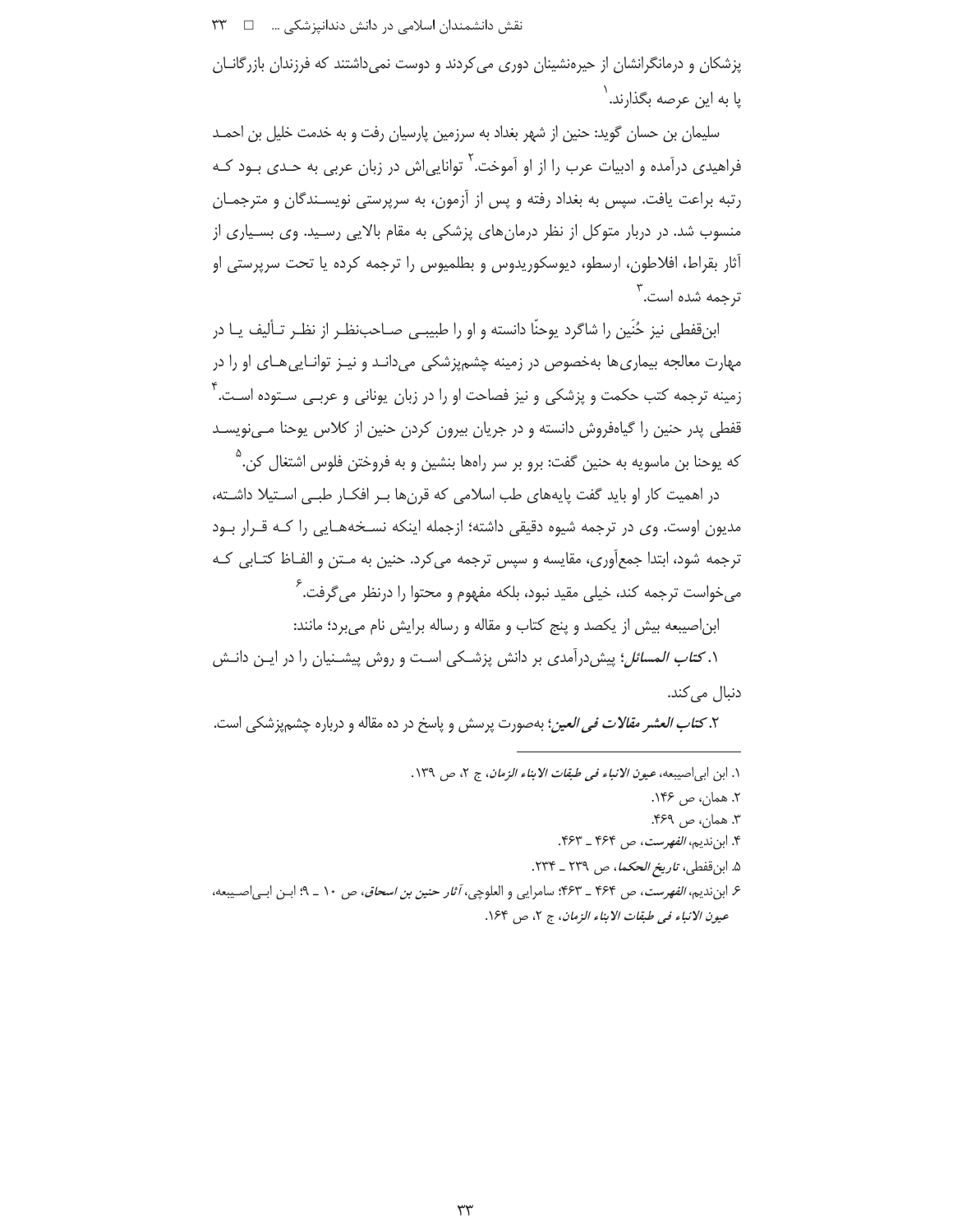۳۴ = = فصلنامه علمي ـ یژوهشي تاریخ فرهنگ و تمدن اسلامي، س ۶، زمستان ۹۴، ش ۲۱ ۳.کت*اب قوی الاغذیه*؛ کتابچهای درباره ارزش خوراک<sub>ی</sub>ها که در سه مقاله گردآوری شده است. ۴. *کتاب في حفظ الاسنان و اللثه*؛ در چگونگي نگهداري دندانها و لثه است. ۵. كت*اب في اللبن*؛ درباره لبنيات.

۶ *کتاب حفظ الاسنان*؛ در چگونگی پاییدن آدمی در دورههای گوناگون زندگی است. <sup>۱</sup> قفطي ٢۶ اثر را براي حنين ذكر كرده است كه *الاسنان و اللثه* و *كتاب في حفظ الاســنان و اللثــه* از جمله آنان است. مورخین بهطورکلی بین ۶ تا ۱۰۵ اثر را برای حنین بن اسحاق ذکر کردهاند.<sup>۲</sup>

حنین خیلی دقیق به دندانیزشکی پرداخته و اطلاعات باارزشی را که از دانشمندان بابل، مصر، یونان، هند، ایران و روم به ارث رسیده بود، جمعآوری کرده و در زمانی که دندانپزشکی بهعنوان یک رشته مستقل مطرح نبوده، رسالههای مستقل با عنوان *حفظ الاسنان و اللثه*، در سده سوم هجری تألیف کرده که متأسفانه این رساله تنها قسمتی از نوشتههای باارزش حنین در زمینه دندانپزشکی است و بقیه آثار او ازجمله *الاسنان و اللثه* که ابن ندیم و دیگران از آن نام بردهاند، بهدست نیامـده است. با توجه به اینکه حنین قبل از اینکه مؤلف باشد، مترجم بوده و به بسیاری از منابع دسترسی داشته، بهطور قطع استفاده زيادي از دانش پزشكان قبل از خود نموده است؛ ازجمله ابوزكريا يوحنّا بن ماسویه \_ که شاگرد او بوده است \_ جالینوس، بقـراط و دیسـقوریدوس کـه آثارشـان را ترجمـه می کرد. ازاین رو می توان گفت آثارش با توجه به استفاده از منابع دست اول، برای پزشکان پس از وی بسیار ارزشمند و مفید بودهاند.

#### رسالة القول في حفظ الاسنان و اللثه و استصلاحها

ر*سالة في حفظ الاسنان و اللثه* را علاوه بـر ديرينگــي\ش مــي تــوان از آن جهــت كــه نمايــانگر سطح دانش و آگاهی های استادان و پژوهشگران دانشگاه و بیمارسـتان گنـدیشـاپور در رشـته دندانپزشکی است و روش درمانی آنان را نشان میدهد، حائز اهمیت دانست.

تاکنون دو نسخه خطی از این رساله شناخته شده که یکی در کتابخانه ظاهریه دمشق است و دیگری در کتابخانه بادلیان آکسفورد. ٌ نسخه خطی کتابخانه ظاهریه در ۱۳ برگ است و به خـط

١. همان، ص ١۶۵ \_ ١۶٢.

٢. ابن قفطي، ت*اريخ الحكما*، ص ٢٣٩ ـ ٢٣۴.

٣. سزگین، ت*اریخ نگارش های عربی*، ج ٣، ص ٣٢٧.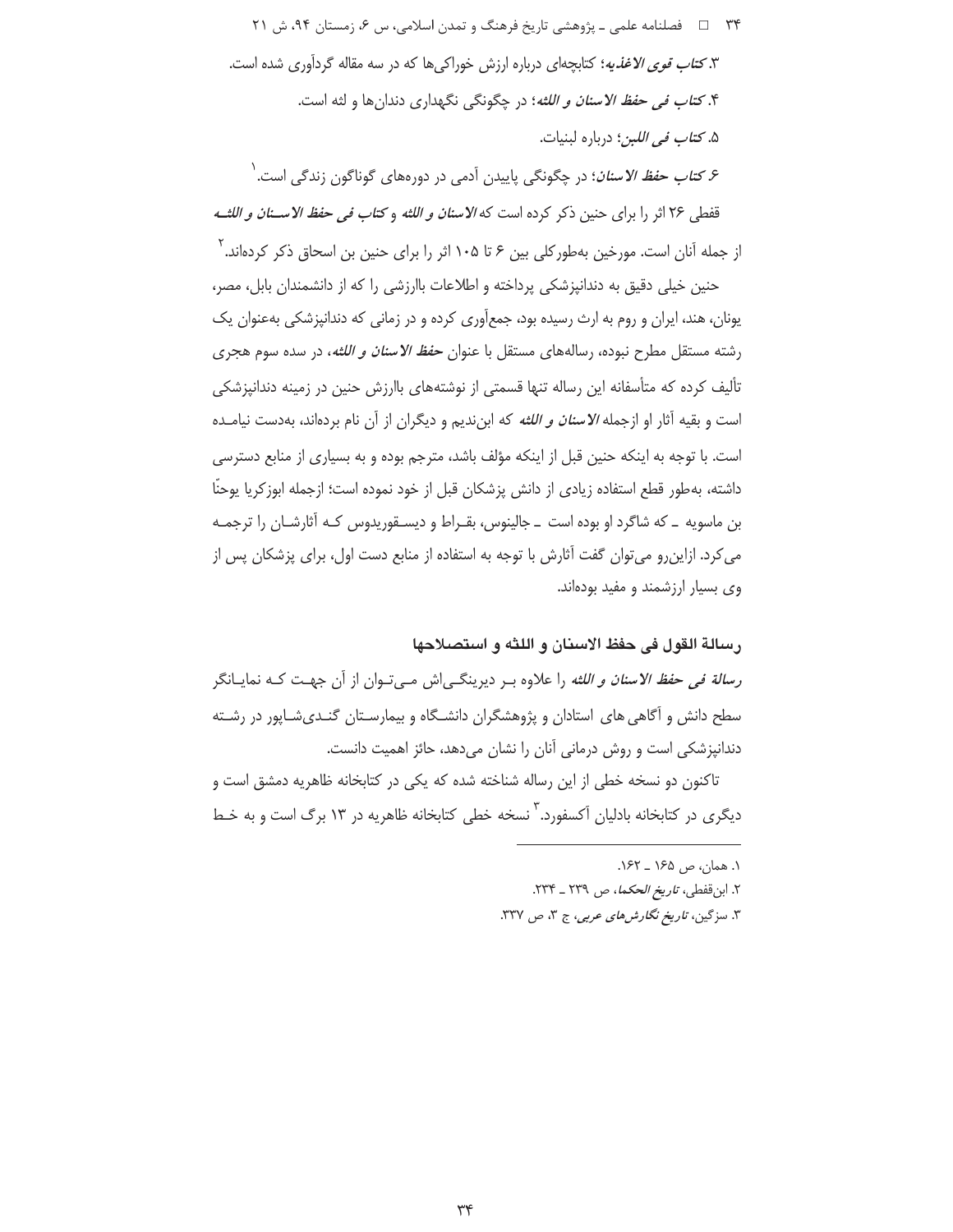نسخ نوشته شده که در متن نوشته از نقطهگذاری بر روی حـروف کمتـر اسـتفاده شـده اسـت و بهطور متوسط در هر صفحه ۲۰ سطر نگاشته شده است.

عامر رشید سامرایی کتابی تحت عنوان آثار حنین بن اسحاق بـه زبـان عربـی تـألیف کـرده كه آثار تأليفي و ترجمهشده حنين را بررسي كرده است. كتـاب *فــي حفـظ الاســنان و اللثــه* را آقای دکتر محمدابراهیم ذاکر ترجمه کرده و در کتاب *سیری در سه قرن دندانیزشــکی ایــران* بــه جاب رسانیده که مطالب آن به شرح زیر است:

بهداشت دندان ها، ص ۳۱؛ پرهیز از خوردن مواد غذایی کـه بـه دنـدان آسـیب مـی رسـانند، ص ۳۴ \_ ۳۲؛ همان شیوههایی که خاصیت گرمازایی و پاککنندگی و درخشندگی دارند، ص ۳۵؛ ارتباط مواد غذایی با عمل هضم، ص ۳۶؛ ارتباط مواد خوراکی با معده و سازگاری آن دو بـا هــم، ارتباط مواد با سازگاری معده و زمان منظم برای خوردن غذا، ص ۳۷؛ رعایت زنجیره پس وییش قرار گرفتن خوراکی ها، ص ۳۸؛ بالا آوردن برای تهی سـازی تـن در رابطـه بـا درمـان برخـی از بیماری های دهان و دندان، ص ۳۹: تقسیم بندی مردم از نظر طبیعت بـرای بـالا آوردن، ص ۴۰: مراحل بالا آوردن، ص ۴۱؛ دندان شویه نیروبخش دندان ها و لثه و خواص داروهایی کـه خـواص خشک کنندگی دارنـد، ص ۴۲؛ انگیـزه دردنـاک شـدن دنـدانهـا و داروهـای مناسـب، ص ۴۳؛ دندان شویههای نیروبخش و گرمازای دندانها و لثهها، ص ۴۵ ـ ۴۴: گزاره دندان شویه جالینوس، ص ۴۸ ـ ۴۶؛ گزاره چند دندانشویه سرد و بندآورنده، ص ۵۴ ـ ۴۹؛ گواهی دیگر بـرای شـناخت رخنهپذیری دندان، ص ۵۷ ــ ۵۵؛ دندانشویه استوارکننده دندانهای جنبان، ص ۵۸؛ دندانشـویه ریشه کن کننده جرم دندان و سپیدکننده آن، ص ۶۴ ــ ۵۹.

#### مباحث دندانيزشكى

مسائل دندانپزشکی و بیماریهای دهان و دندان و برخورد با آن مانند دیگر بیمـاریهـا از همـان آغاز پیدایش بشر وجود داشته است و آنان هم از آزار و دردهای دنـدان رنـج مـیبردنـد و بـرای رهایی از آن به تجویز دارویی یا کشیدن دندان اقدام می کردند. در این مقاله سعی بر آن است که مباحث دندانیزشکی طرحشده در این اثر را به تفکیک موضوع بیان کنیم.

دندان و عوامل مؤثر در آن حنين بن اسحاق در كتا*ب القول في حفظ الاسنان و اللثه و استصلاحها* با ذكر دو دليل ثابت كرده كـه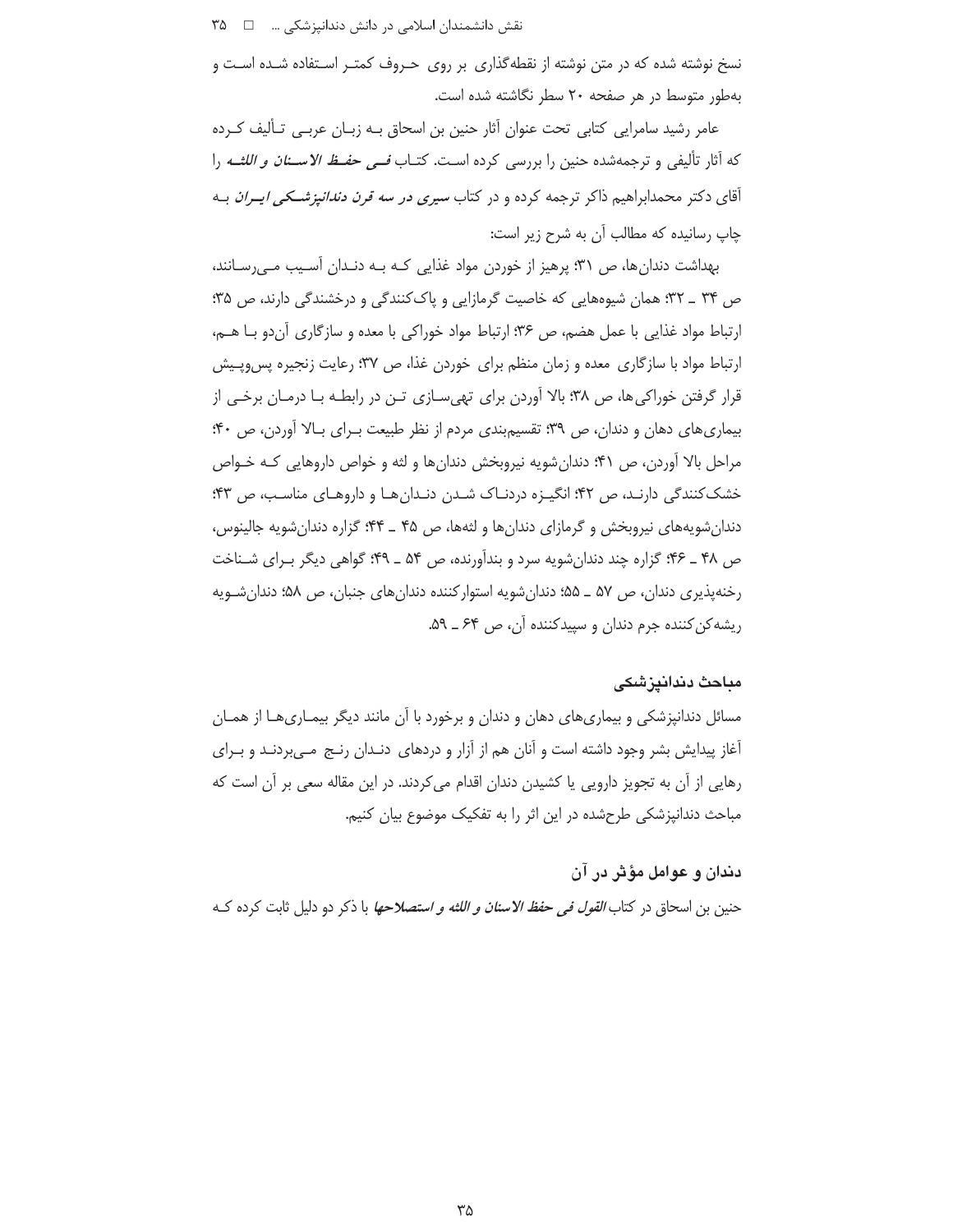۳۶ = د فصلنامه علمي ـ یژوهشي تاریخ فرهنگ و تمدن اسلامي، س ۶، زمستان ۹۴، ش ۲۱

دندان استخوانی توپر است و فزونیهای روانشده را به خود میپذیرد تا به درونش رخنه کنند:

۱. بسیار دیده شده که سیاهی به درون دندانی رخنه کرده و دندان سیاهرنگ دیده می شود که این نشاندهنده آن است که دندان فزونی ها و پسءاندههای سیاهرنگ را پذیرفته تا بـه درونـش رخنه کنند؛ وگرنه فزونی سیاهرنگ در دندان گیر نمی|فتاد و آن را به رنگ تیره درنمی|َورد. ٰ

۲. همچنین دیده می شود دندان ها پیوسته در حال بالندگی هستند و این نشان دهنده رخنـه کـردن خوراک به درونشان میباشد که انگیزه بالندگیشان میشود.

گواهی دیگر برای شناخت رخنهپذیری دندان این است که اگر دندانی کشـیده شـود، دنـدانی که در برابر آن میباشد، افزایش رویش پیدا میکنـد؛ بـهگونـهایکـه درازای آن بـیش از درازای دندانهای دیگر میشود که نمایشگر پیوسته دراز شدن دندانها میباشد. اما هنگامی کـه دنـدان برابر داشته باشند، سایش پیدا می کنند و به همان اندازهای که رویش آنها افزایش پیـدا مـی کنـد، با سایش بهوسیله دندان هایی که در برابرشان می باشد، ایـن افـزایش رویـش سـاییده مـی شـود. درازتر شدن و بالندگی بیشتر هر دندان نمایشگر آن است که خـوراک را مـیپذیرنـد و بـه دورن خود می برند. ازاین رو دو پیامدی زآنسوی یکدیگر در آنها رخ خواهد داد: پذیرش خوراکی بـیش از اندازه نیاز باعث پدید آمدن یک نوع بیماری در اندامهای نرم پذیرای فزونیها و آماس خواهد شد و پذیرش خوراکی کمتر از اندازه نیاز آن باعث سستی و جنبان شدن دندان می $\xi$ ردد.  $'$ 

حنین بن اسحاق در رساله دندانپزشکی اش اشاره می کند هنگامی که دندانی کشیده میشود، دندان مقابل آن از حد معمول و متعارف خود بیرونزده تـر مـی،شـود. <sup>۳</sup>ایـن جملـه دقیقـاً تعریـف پدیدهای است که در دندانپزشکی نوین به آن «اگزتروژن» گفته می شود. در این پدیده هنگامی ک دندانی خارج میشود، دندان مقابل آن به طرف فضای خالی ایجادشده حرکت می کنـد و از جـای طبيعي خود خارج مي شود. <sup>'</sup>

#### بهداشت و سلامت دندان *ه*ا

حنين بن اسحاق در كتاب *القول في حفظ الاسنان واللثه و استصلاحها*، جاي<sub>ى</sub> كــه توصـيههــاي

١. الذاكرى، *القول في حفظ الاسنان و استصلاحها*، ص ٥۴. ۲. همان، ص ۵۵. ۳. ذاکر، سیری در سه قرن دن*دانپزشکی ایران*، ص ۵۶. ۴. ذکایی ساوجی، «یک رساله کهن در دندانپزشکی»، *کیهان اندیشه*، ش ۷۵، ص۳۷۳.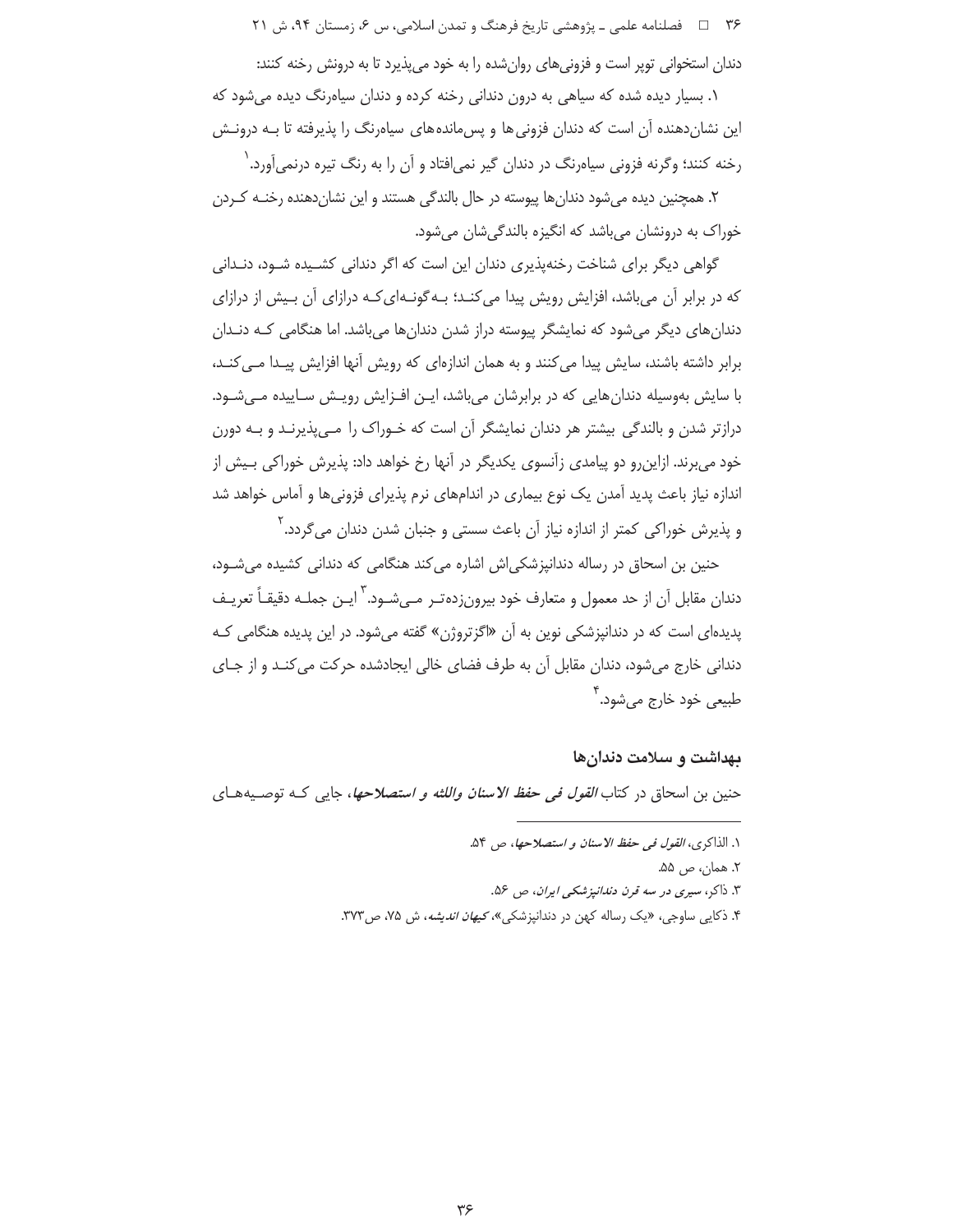بهداشتی مربوط به دهان و دندان دارد، چنین بیان می کند که باید میـان دنـدان هـای خـود را از باقی،مانده غذا یاک کرد و این کار باید با دقت انجام شود. همچنـین از مسـواک زدن صـحیح بحث كرده و در ادامه از خلال نمودن دندانها با اشياى نوكتيز باز مىدارد؛ زيرا باعث زخمى شدن لثهها و آسیب به آنها می شود. `

یرهیز از یافشاری در مسواک زدن و مسـواک زدن هـای یـی در یـی، انگیـزه از میـان رفـتن درخشندگی و همواری سطح دندان شده و آن را زبر خواهد کرد، که ایـن نیـز انگیـزه نشسـتن و جمع شدن جرم روی دندان خواهد شد.<sup>۲</sup>

حنین بن اسحاق در این کتاب درباره مسواک زدن و تمیز کردن دندان ها پس از صـرف غـذا صحبت کرده و از مسواک زدن های نادرست که به لثه آسـیب مـی٫سـاند، پرهیـز داده و دربـاره اهمیت مسواک زدن صحیح بحث م<sub>ی</sub> کند.<sup>۳</sup>

وی همچنین گزاره چند نوع دندان شویه را بیان کرده است:

گزاره دندان شويه سرد و بندآورنـده؛ روش سـاخت: تخـم گـل سـرخ پـنج درم، آس خشک پنج درم و میوه گز ده درم و زاگ یمانی چهار درم و نشـادر دو درم بر میگیرند و میسایند، سپس آن را بهکار میبرند.<sup>۴</sup>

دندان شویههایی دیگری هم از قول جالینوس بیان کرده است.

حنین همچنین مینویسد: دندانشویههایی با آمیختگی کمتر از داروهای تکی و کمهزینـه را آزمودم که کارایی خوبی دارند. روش ساخت: ابهل و پوست ریشه کبر و عاقرقرحا را با اندازه برابر میگیرند و میسایند و میجوند و پس از بهکار بردن ایاره فیقرا دندانها را با آن مالش میدهند.<sup>۵</sup>

استفاده از دهانشویه و دندانشویه

همچنین در حالتهای گوناگون دندانها آنها را باید با دندان شویه سـاختهشـده بـا آب جوشـانده داروهایی که ما آنها را در گذشته گزاره کردهایم، شتسشو دهند.

> ١. ذاكر، سيرى در سه قرن دندانيزشكى ايران، ص ۴۲. ٢. همان، ص ٥٩. ٣. همان، ص ۴۲. ۴. همان، ص ۵۲. ۵. همان.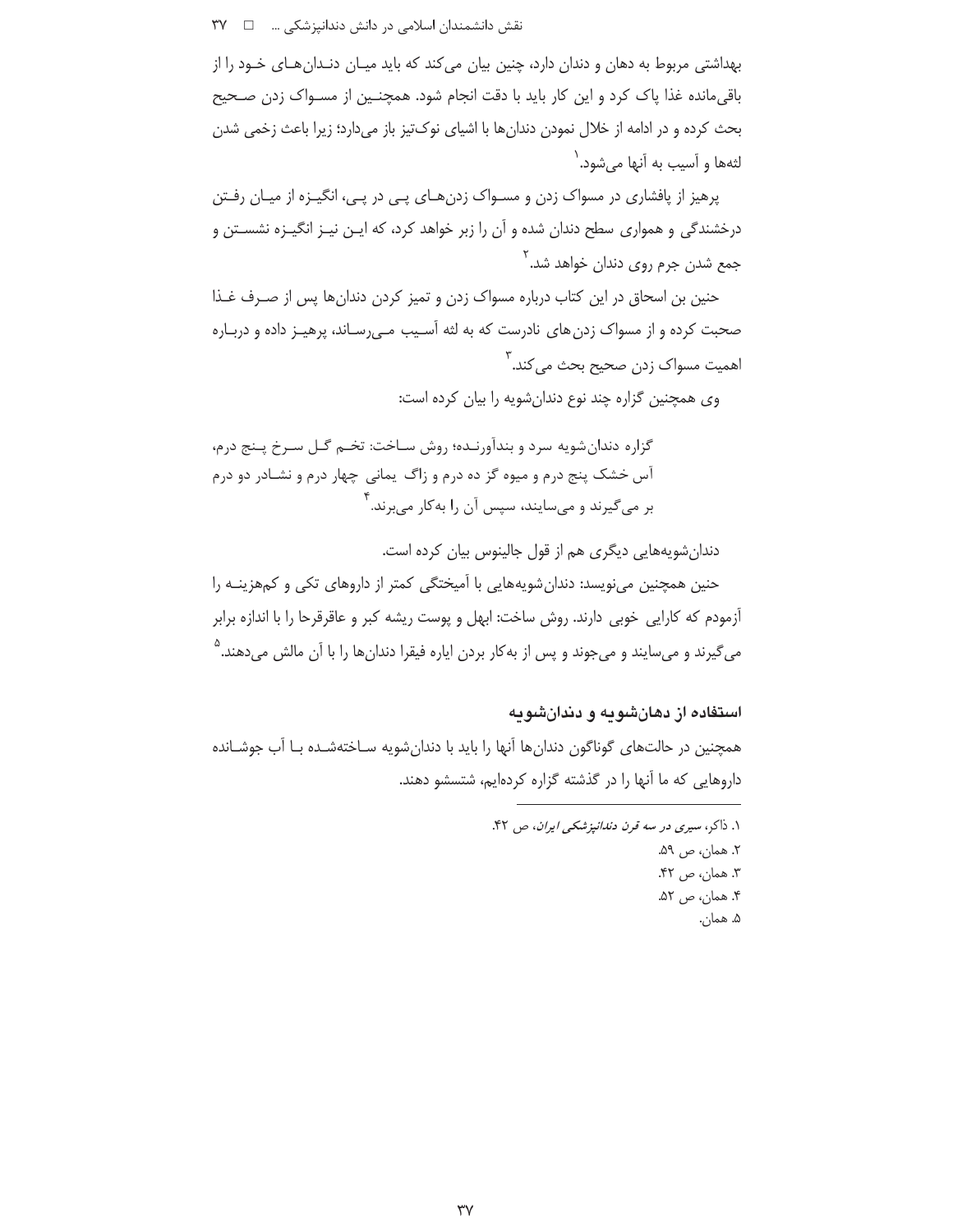۳۸ = داخصلنامه علمی ـ پژوهشی تاریخ فرهنگ و تمدن اسلامی، س ۶، زمستان ۹۴، ش ۲۱

همچنین کاربرد داروهایی را که بپزند و نسوزانند، نموریها را خواهد کاست و نیـز در دهــان چرخاندن آن دارو نيز سودمند خواهد بود.

کسانی که دارای گوشتی نمور هستند، داروهای خشک برای ایشان سودمندتر خواهـد بـود و چنانچه گوشتی با آمیزه خشک داشته باشند، بهرهگیری از دندان شویههـا کارسـازتر خواهــد بــود. گاهی این داروها تنها با سرکه جوشانده میشـوند و در برخـی مـوارد بـا آب و عسـل یـا بـا آب بهتنهایی یا با شراب کار جوشاندن آنها را دنبال می کنند و ایــن بسـتگی بـه انـدازه چیرگـی هــر آمیختگی بر دندان و لثه دارد.

وی دندان شویه نیروبخش لثه و دندان و خوشبوکننده دهان را پیشنهاد می کند. پس از شستن دهان با سرکه پیاز دشتی گاهی پیامد بیماری لثه کاهش یافتن اندازه اُن و کــم شــدن گوشــتش می باشد. داروهایی که افزایش دهنده و رویاننده گوشت تازه آن است دربرگیرنده کندر نـرو زراونـد گِرد و خون سیاوشان و ریشه سوسن که به ایرسا شناخته میشود و آرد کرسنه و عسـل و سـرکه پیاز دشت*ی* میباشد.<sup>\</sup>

### عوامل مرتبط با بیماریهای دهان و دندان

وی به ارتباط بین برخی بیماری هـای دهـان و لثـه بـا نـوع تغذیـه بیمـار اعتقـاد دارد و بعضـی بیماریهای داخلی را در بروز بیماریهای دهان مؤثر میداند. همچنین بیان می کند که برخـی از غذاها مانند گوشت، ماهی و شیرینی زودتر داخل معده فاسد شده و در نتیجه باعث بیماری و بوی بد دهان میشوند. بعضی غذاها نیز با معده سازگار نیست؛ مانند نوشیدنی هایی که طبع گرم دارند براي معده با طبع سرد يا بالعكس. گاهي اوقات هم ممكن است معده توانايي هضم بعضي غذاها و نوشیدنی ها را نداشته باشد. مورد دیگری کـه حنـین بـدان اشـاره دارد، داشـتن عـادت غـذایی منظم است که در زمان مقرر غذا صرف شود؛ اگر در این زمان بندی اختلالـی پـیش آیـد، باعـث تأثیر نامطلوب بر گوارش می شود. وی همچنین تقدم و تأخر مصرف بعضی غذاها بـر یکـدیگر و تأثیر نامطلوب آنها بر گوارش را ازجمله علل بیماریهای دهان و دندان میداند. `

حنین در این کتاب رعایت هفت نکته را از عوامل مؤثر در تندرستی دندانها میداند: ۱. نخستین کار باید از تباه شدن خوراکیها و آشامیدنیها در شکمبه جلوگیری کنند.

> ١. همان، ص ۶۶. ۲. ذکایی ساوجی، «یک رساله کهن در دندانپزشکی»، *کیهان اندیشه*، ش ۷۵، ص ۳۷۱.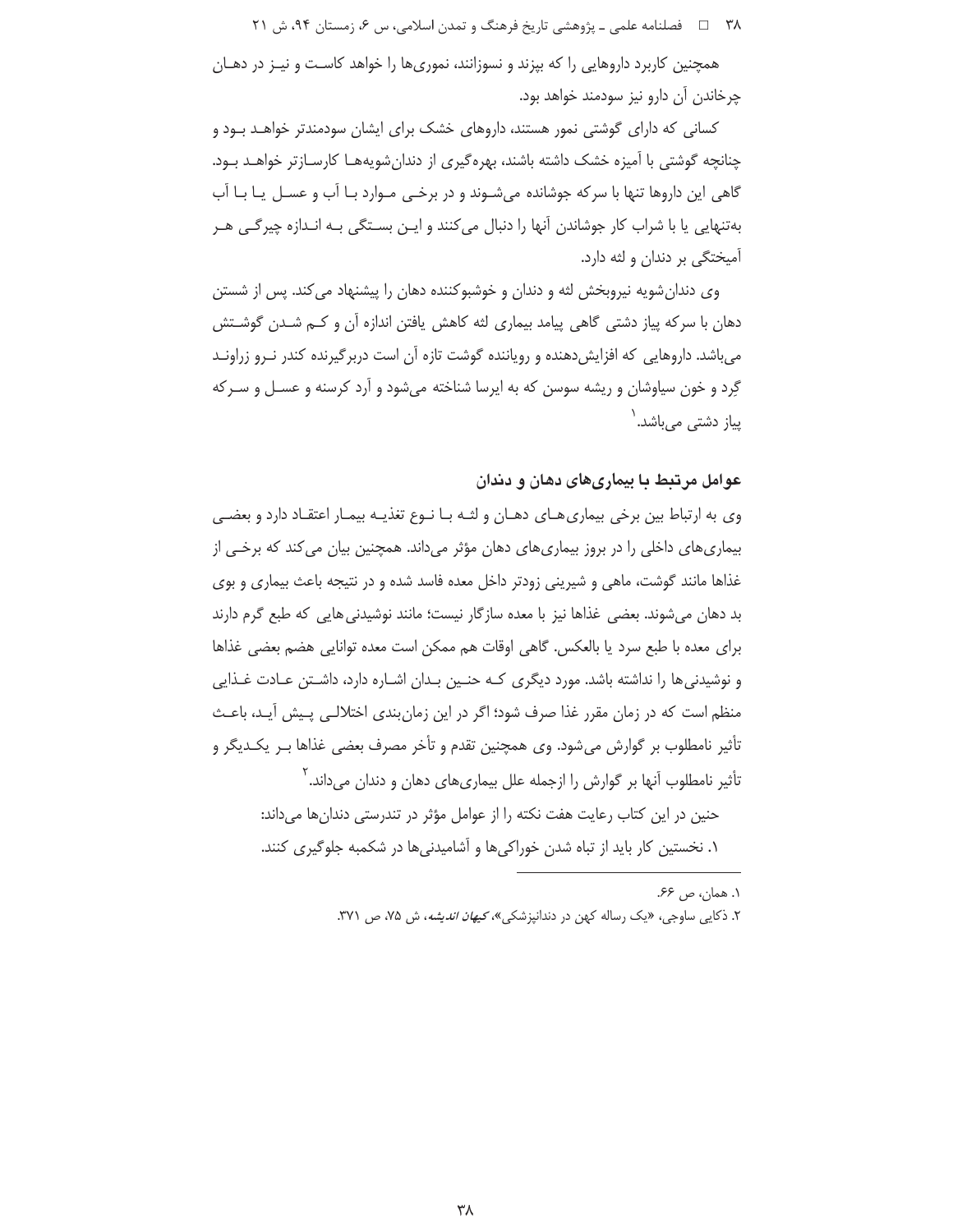۲. کسانی که میخواهند تندرستی دندانهایشان پابرجا باشد، دومین کاری که نباید انجام دهند، پافشاری بر بالا آوردن است؛ بهویژه بالا آوردن خوراکیهایی که ترش شده میباشد.

۳. پرهیز از پیوسته جویدن چیزهای سنگین و چسبنده مانند حلـوای نـاطف، انجیـر و خرمـا. مواد ذکرشده همگی جنبان کننده ریشه دندان ها و لق کننده آنهـا خواهـد شـد و ایـن بـه گونـهای میباشد که گاهی انگیزه درآوردن و شکاندن آن و در پارهای زمانها انگیزه پراندن تکـههـایی از آن خواهد شد**.** 

۴. پرهیز از خوردن موادی مانند نموره و ترشک که باعث کندی دندان می شود.

۵. پرهيز از خوردن چيزهاي بسيار سرد، يا بسيار گرم، پخ و ميوههاي سـرد و بـهويـژه اينكـه غذاهای سرد را بعد از غذاها و نوشیدنیهای داغ مصرف نکنند.

۶. یرهیز از خوردن هر خوراکی که بر روی شکمبه شناور بمانـد (رودل کـردن) و بـهتنـدی گنديده شوند؛ مانند هرگونه شير و شوابير و اّبكامه، پنير و پياز و ماهي نمک سود و صحنات و جز اّن.

۷. ماندن خردههای خوراکی میان دندانها که باید به آرامی به پاکسازی ماندههای خـوراکی میان دندان ها روی آورند؛ به گونهای که با به کار بردن خلال هیچ گونه فشاری روی دندان ها نیاورنـد؛ زیرا آسیب٫سان به دندان خواهد بود. وی همچنین از مسواکزدن های نادرست و خلال با اشیای ِنوکتيز که باعث آسيب لثه مي شوند، منع مي کند.<sup>\</sup>

با توجه به آنچه گفته شد می توان دریافت که مباحث حنین بن اسحاق درباره ارتباط تغذیه بـا بیماری های دهان و دندان و همچنین رعایت موارد بهداشتی و توجه خاص او به نقـش شـیرینی در فساد دندان که سالها پیش نگاشته شده، تا چه حد به مباحث دندانیزشکی نوین نزدیک است.

#### كندى دندان

حنین بن اسحاق از به کار بردن هر آنچه کندکننده دندان میباشد، مانند خـوردن نمـوره ترشـک، پرهيز ميدهد.<sup>۲</sup>

سايىدگى دندان کاهش اندازه دندانها (ساییدگی تاج یا باریک شدن آنها) که در پیری نمایان میشود و به دنبـال

> ١. الذاكرى، *القول في حفظ الاسنان و استصلاحها*، ص ۴۲ \_ ۴۱. ۲. ذاکر، سیری در سه قرن دندانپزشکی ایران، ص ۴۱.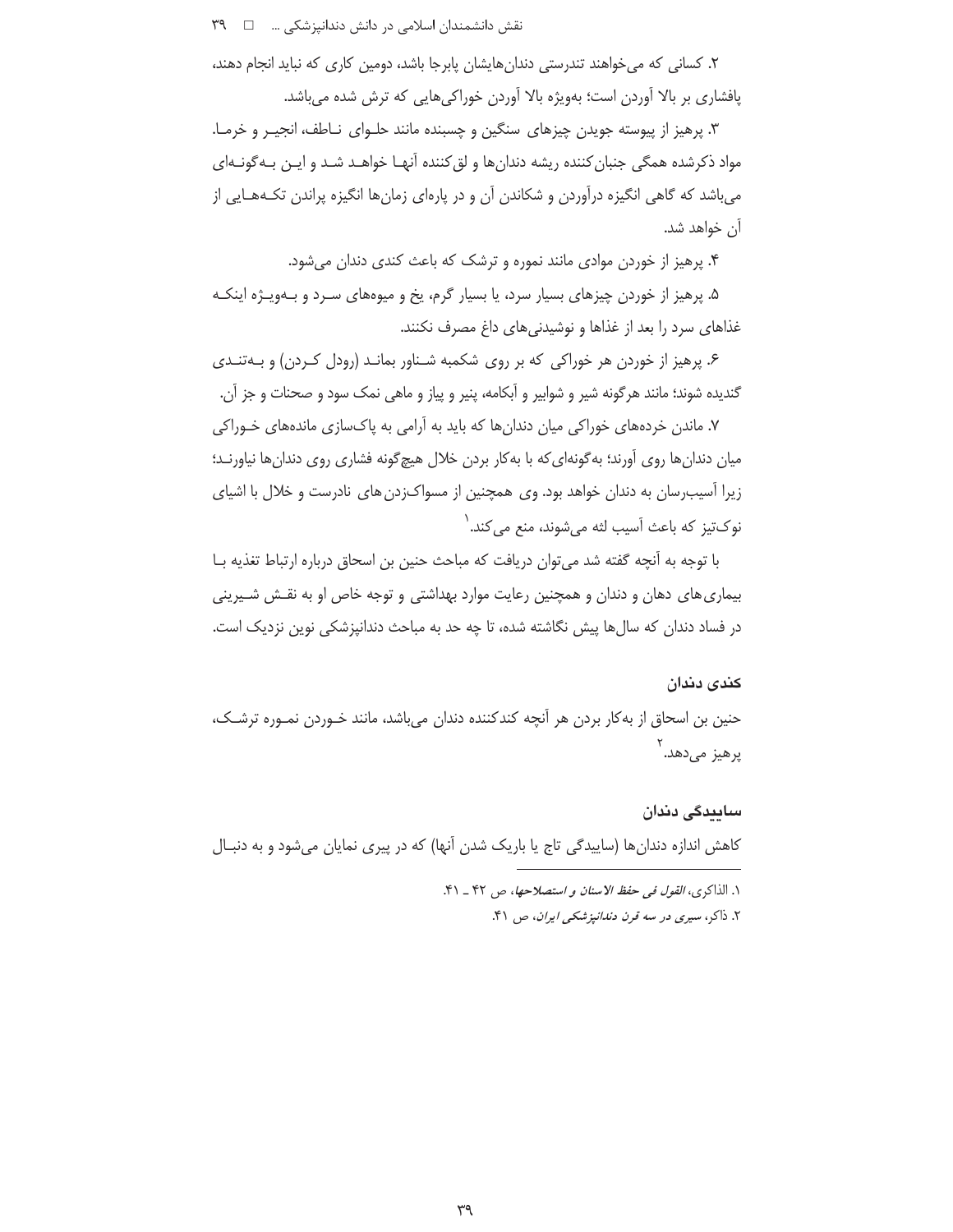۴۰ = فصلنامه علمی ـ یژوهشی تاریخ فرهنگ و تمدن اسلامی، س ۶، زمستان ۹۴، ش ۲۱

آن ریشه دندانها جنبان میگردد و هرگز درمانپذیر نمیباشند، مگر آنکـه بـهگونـهای بـا جـرم دندان بهجای آن بخش کاهش یافته افزایش حجم پیدا شود و پس از آن به بهکار بردن داروهـای هم آورنده و استوارکننده لثه روی آورند تا ریشه دندان را نگاه دارد و آن را استوار و پابرجـا کنـد؛ زیرا کارکرد لثه برای نگاهداشت دندان میباشد. پس هرچه استوارتر شود، کاراتر خواهد بود.

## لق شدن دندان و درمان آن

گاهی ریشه دندانها بی|نگیزه سنی دچار لقی مـیشـوند و ایـن از اَسـیبهـای ضـربدیـدگی و زمین خوردن خواهد بود. گاهی انگیزه ضربدیدگی نیز نخواهد بود و آن به دنبال سـرازیر شـدن نموری هایی فراوان بهسوی آن خواهد شـد کـه یـی بـه دنـدان پیونـدخورده را مبـتلا مـی کنـد؛ بهطوری که پی آن سست و شـل مـی گـردد کـه در ایـن هنگـام نیـاز بـه اسـتفاده از داروهـای خشک کننده است. این داروها به چهار گروه تقسیم میشوند:

١. گروهي فقط خاصيت خشک کنندگي دارند؛ ماننـد سـوخته شـاخ گـوزن و سـوخته شـاخ بـز و پرسياوشان و توتيا.

۲. برخی از این داروها به همراه خشک کنندگی، ویژگی آب کنندگی را نیز دارا هسـتند؛ ماننــد سداب خشک و قطران و زفت و عسل و سرکه پیاز دشتی.

۳. برخی از آنها به همراه خشک کنندگی دارای ویژگی هم آورندگی و بند آورندگی نیز می باشند؛ مانند آب زیتون سپید و مازو و زاگ بلوری و زاگ و آبغوره و گلنار و پوست صنوبر و روغن زیتون انفاق و سماق.

۴. پارهای از آنها علاوه بر خشک کنندگی دارای ویژگی آب کنندگی و بند و هم آورنـدگی اسـت؛ مانند مصطکی و سنبل و ساذج و زعفران و فک و حبه الخضـرا یـا آب شـوری کـه زیتـون را در ان مي پرورانند.

حنین دندان شویه استوار کننده برای دندان های جنبان نیز بیان کرده است:

روش ساخت: شاخ سوخته گوزن ده درم، نمک سرشته با عسل سوخته ده درم، مر و زعفـران و سنبل و مصطکی از هرکدام دو درم، سداب خشک یک درم، سماق و گلنار از هرکدام سـه درم با هم ساییده و دهان را شستشو میدهند.<sup>\</sup>

نظر حنین در مورد کشیدن دندان این است که اگر درد در خود دندان حس شود، بـا کشـیدن

٠١. همان، ص ٥٩ \_ ٥٧.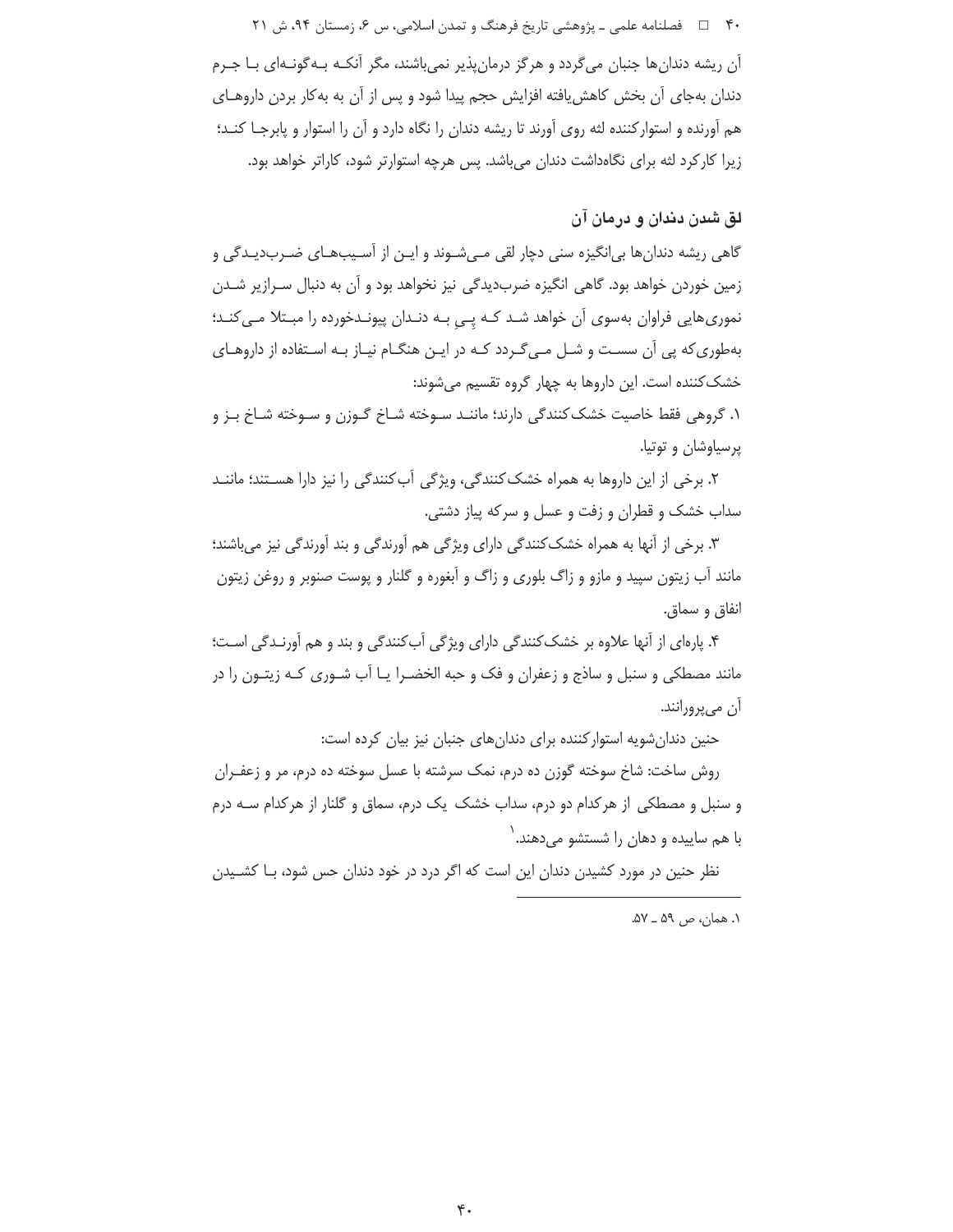آن درد از میان خواهد رفت. وی برای کشـیدن دنـدانی کـه دچـار پوسـیدگی زیـاد شـده اسـت، نسخه هایی را تجویز کرده که دندان را بدون درد خارج سازند؛ مانند عاقرقرحـا کـه چهـل روز در سر که قرار داده شده و سپس آن را بسایند و بر دندان پوسیده قرار دهند که موجب کشیده شــدن دندان میشود. همچنین شیرابه گیاه فربیـون (یتـوع) را بـا اَرد کُرسـنه و اَرد تـرمس یـا بـا قنـد مخلوط کرده و بر روی آن زاج سرخ و ریشه خیار چنبر و گوگرد و مویزک مـی5لذارنـد کـه همـه موجب کشیدن دندان می شود. توضیح اینکه، درصورتی که خواستید این دارو را روی دندان بمالید، سایر دندان ها را با موم اندود کنید.<sup>\</sup>

## ڇڳو نگي تشکيل جرم دندان و معالجه آن

حنین بن اسحاق راههای جلوگیری از ساخته شدن جرم و دیگر چرکی ها بر روی دنـدان هــا را در پرهیز از پافشاری در مسواک زدن و مسواک زدنهای پیدرپی میداند که انگیزه از میـان رفــتن درخشندگی و همواری سطح دندان شده و آن را زبر خواهد کرد کـه ایـن نیـز انگیـزه نشسـتن و گرد آمدن جرم بر روی دندان خواهد شد. همچنین از به کار بـردن دنـدانِ شـویههـایی کـه در آن داروهایی با ویژگی تندی و پدیدآورنده زبری است، پرهیز نماینـد؛ زیـرا اینهـا نیـز درخشـندگی و همواری سطح دندان ها را از میان می برند و آنها را زبر می کنند و برای لثه نیز زیـان بـار هسـتند؛ زیرا لبه نرم لثه بهوسیله نموریهای لیز و چسبنده که به اندازه و به گونه سرشتی دارد و این گونـه نموری انگیزه چسبندگی لثه به دندان میشود، با کاربرد دندانشویههـای تنـد نمـوری از میـان خواهد رفت و به دنبال آن لثه نیز از دندان جدا خواهد شد. ٌ وی همچنین داروهایی را ذکر کـرده که خاصیت آنها جلا دادن دندانهاست و به تکنیک امروزی سفید کردن دندانها<sup>۳</sup> شباهت دارد.<sup>۴</sup>

راه دیگر پیشگیری از ساخته شدن جرم و ماندن آب بر روی دندانها، روغن مالی دنـدانهـا هنگام خواب است. اگر آمیزه به گرمی گرایش داشته باشد، بهتر است روغنی که در ایـن درمـان به کار می رود، روغن گل سرخ باشد و اگر آمیزه به سردی بگراید، روغن بان و اگر آمیزه میانــه در گرمی و سردی باشد، آمیخته هر دو روغن با هم سودمند است. اگر بخواهید روغن کارایی بیشــتری داشته باشد، بهتر است پیش از به کار بردن آن دندانها را با عسل پاکیزه کنند؛ سپس قسمتهای

۱. همان. ۲. همان، ص ۵۹.

<sup>3.</sup> Bleaching Technique.

۴. ذکایی ساوجی، «یک رساله کهن در دندانیزشکی»، کیهان اندیشه، ش ۷۵ آذر و دی ۱۳۷۶، ص ۳۷۲.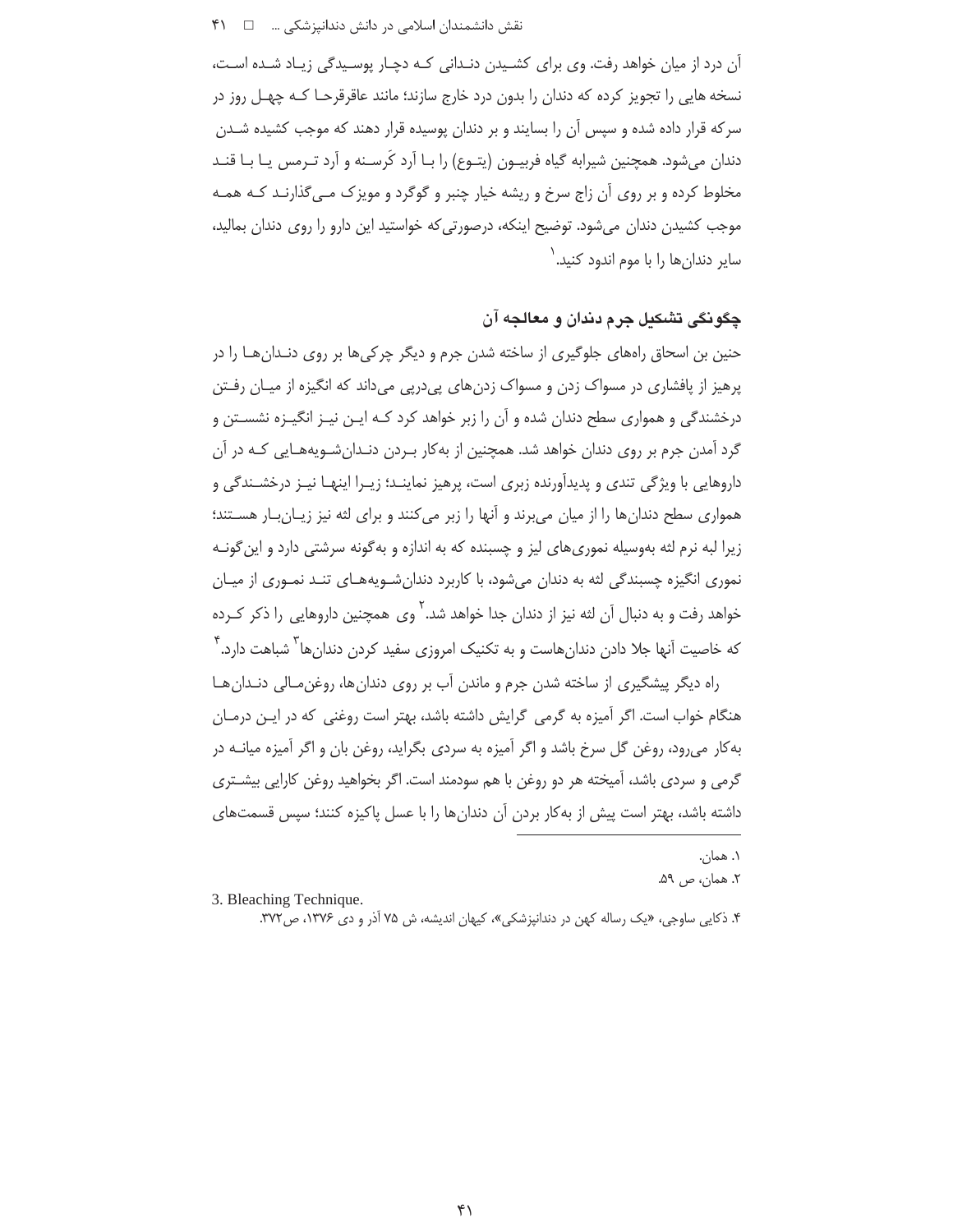۴۲ = فصلنامه علمی ـ پژوهشی تاریخ فرهنگ و تمدن اسلامی، س ۶، زمستان ۹۴، ش ۲۱ درونی و بیرونی آنها را روغنِ مالی کننـد.<sup>\</sup> از دیگـر راههـای درمـان آن اسـتفاده از دهـان شـویه ریشه کن کننده جرم دندان و سپیدکننده آن است.

وی همچنین برای پاکسازی جرم و هرگونه چـرک و سـیاهی روی دنـدانِهـا، داروهـایی را نام برده است:

روش ساخت: تلخان جو را با سركه تند و تيز می سرشند و در تنور به گونـه نـان مـی پزنـد تـا خشک شود و نزدیک به سوختن برسد. سپس ده درم آن را به همراه ده درم نمک سرشتهشده با عسل سوخته و پنج درم انجیر سوخته و پودنه سـوخته دشـتی پـنج درم و زراونـدگرد چهـار درم، شیشه سوزاندهشده چهار درم و قنبیل سه درم و سنباده دو درم برمی گیرند و نرم میسایند و با آن دهان را مے شویند. <sup>۱</sup>

درد دندان و داروهای مسکن

وی همچنین در یافتن علت درد دندان بیان کرده که اگر درد تنها در لثه باشد، بـا فشــار دادن لثه درد آغاز میشود. اما ما گاهی درد را در ریشه دندانها حس می کنیم که نشـانگر آن اسـت که ترشحات در عصب پیوسته به دندان ها روی آورده و درصورتی که دنـدان در همـان لحظـه کشیده شود، درد آرام شده، ولی کاملاً از بین نمی٫رود؛ این کاهش درد به این علـت اسـت کـه عصب تحت فشار نیست و راهی برای آن گشوده مـیشـود و داروهـا در ایـن شـرایط بـه آن راه یافته و بدان برخورد می نمایند. اما اگر درد در خود دندان حس شود، بـا کشـیدن آن درد از میان خواهد رفت.<sup>۲</sup>

قسمتی از مباحث دارویی حنین درباره داروهای ضد درد و بی حس کنندههای موضـعی اسـت. وی در رسالهاش استعمال برخی داروهای مخدر و ضد درد مثل بنگ، تریاک و پوست پیروح را از قول برخی پزشکان متقدم ذکر کرده و سپس نظر خود را درباره استعمال تریاک و مشخصات آن بيان مي دارد و تصريح مي كند كه من از به كار گرفتن اين گونه داروهـا اكـراه دارم؛ زيـرا از اينكـه مقدار ضایعه درد دندان چه اندازه است، مطمئن نیستم و ممکن است آسیبی که از این داروها بـه بیمار میرسد، بیشتر از استفاده آنها باشد. ازاینرو باید از داروهایی که نیاز بسیاری به آنها نیسـت،

۱. ذاکر، سیری در سه قرن دند*انپزشکی ایران*، ص ۶۰. ۲. نخبی، بررسی تطبیقی دانش دندانپزشکی در آثار پزشکان ایرانی پس از اسلام تا سده دهم هجری، ص ۲۴۰. ۳. ذاکر، سیری در سه قرن دن*دانپزشکی ایران*، ص۶۰.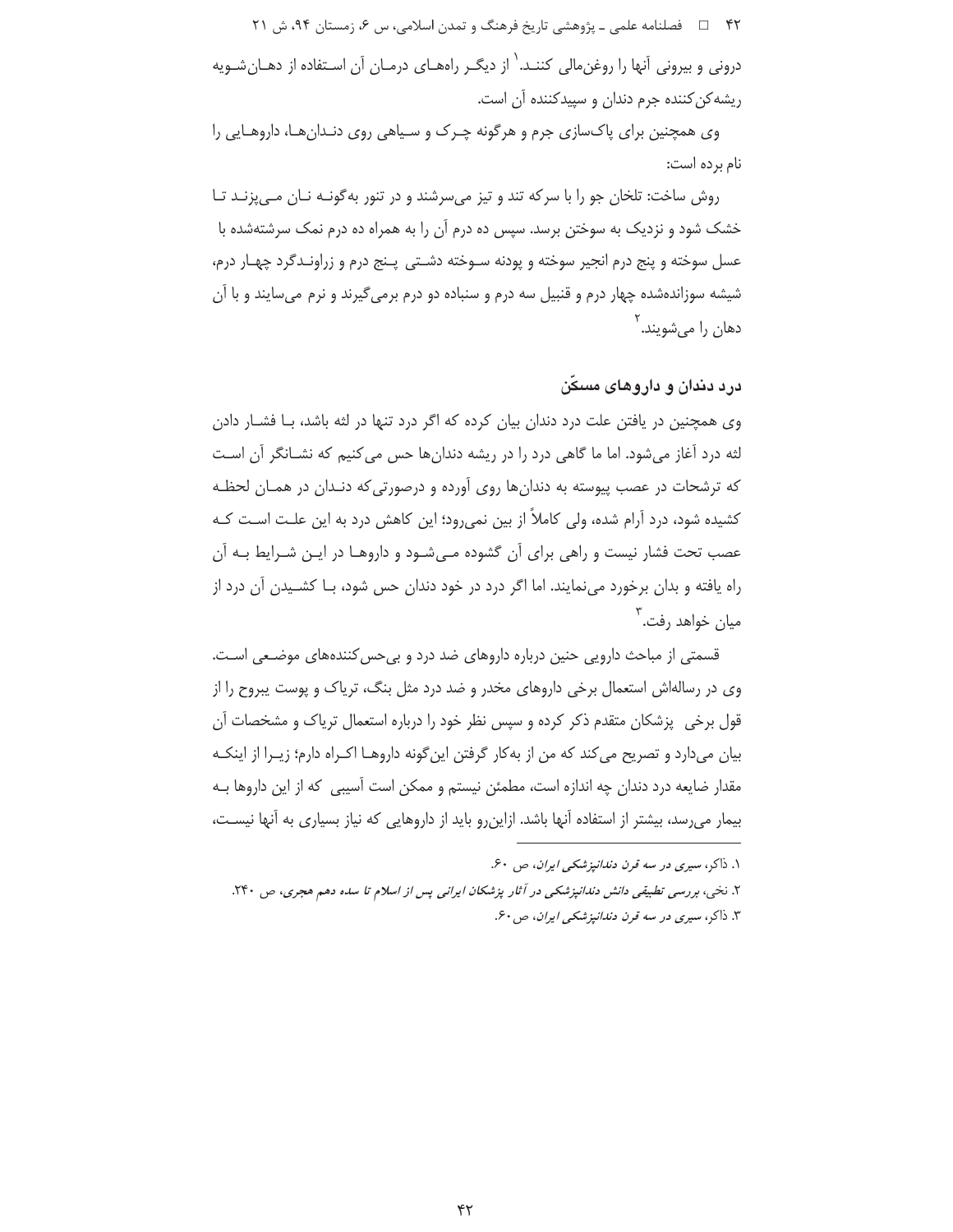دوری کرد. همچنین گاهی برخی داروهای گرمازا را در بیماریهای دندانی که سردی به همـراه دارنـد، به کار می برند و نگران رخنه آن به درون دندان نمی باشند؛ داروهـایی ماننـد حنظـل و جنطیانـا و ریشه خیار چنبر و خربق. پرهیز من از این داروها مانند پاییدن از دیگر گونه هایشان خواهـد بـود، مگر آنکه ناگزیر از بهکار بردن آنها باشم. ۱

## ارتباط تغذیه و بیماریهای دهان و لثه

حنين بن اسحاق در رساله *القول في حفــظ الاســنان و استصـــلاحها* در مــورد ارتبــاط برخــي از بیماریهای دهان و لثه با نوع تغذیه بیمار بحث کرده و برخی از بیماریهـای داخلـی را در بـروز بیماریهای دهان مؤثر میداند و خواص برخی مواد غذایی را در رابطه با لثه بیان می کند.

**عسل:** عسل کارایی و توانایی انجام چند کار را دارد: لثه و دندان ها را تهی سـازی مـی کنـد و آنها را پاک و درخشان به گونه میانه می نماید تـا آنکـه دارای دیـواره همـوار و درخشـنده شـود و رویاننده گوشت لثه نیز خواهد شد. عسل کارایی چندگانـه و سـودمند و کـاربرد آسـان در درمـان دندانها دارد. گروهی گمان نادرست درباره آن داشتهاند که میپندارند بهجهت شـیرینی|ی کـه دارد، لثه را سست و شل خواهد کرد، ولی نمیدانند که عسل نه لثه و نه هیچ اندام دیگری را سسـت و شل نمی *ک*ند، مگر آنکه دارای نموری باشند.<sup>۲</sup>

سرشت عسل خشک است و هیچگاه یک چیـز خشـک، سسـت و شـل کننـده نخواهـد شـد. همچنین هیچگاه شیرینی بهتنهایی در عسل نمی باشد، بلکه به همـراه آن تنـدی نیـز مـی باشـد. سست کنندگی شیرینی هنگامی خواهد بود که بهتنهایی باشد و چنانچه این گونه باشد، ناگزیر نمور خواهد بود. عسل نیز نه شیرینی را بهتنهایی دارد و نه نمور میباشد، ولی خشــک در مرتبـت دوم میباشد و ویژگی تندی و پاک و درخشان کننـدگی نیرومنـد نیـز بـه همـراه دارد. ازایـن٫و بعیـد بهنظر می رسد که شل کننده لثه باشد، ولی آن را با خشکی خود استوارتر مـی کنـد. آب کننـدگی و تھی سازی آن به درستی نزدیکتر است.

گواه خشکی عسل، گندیده و تباه نشدن آن میباشد که در چیزهای نمور رخ میدهد. ازاین رو عسل گوشت و دیگر چیزهایی را که در درونش بگذارند، میپاید و از گندیدگی آنها ماننـد نمـک جلوگیری م*ی ک*ند.

> ١. همان، ص ۵۴ ــ ۵۳. ٢. همان، ص ۶۷.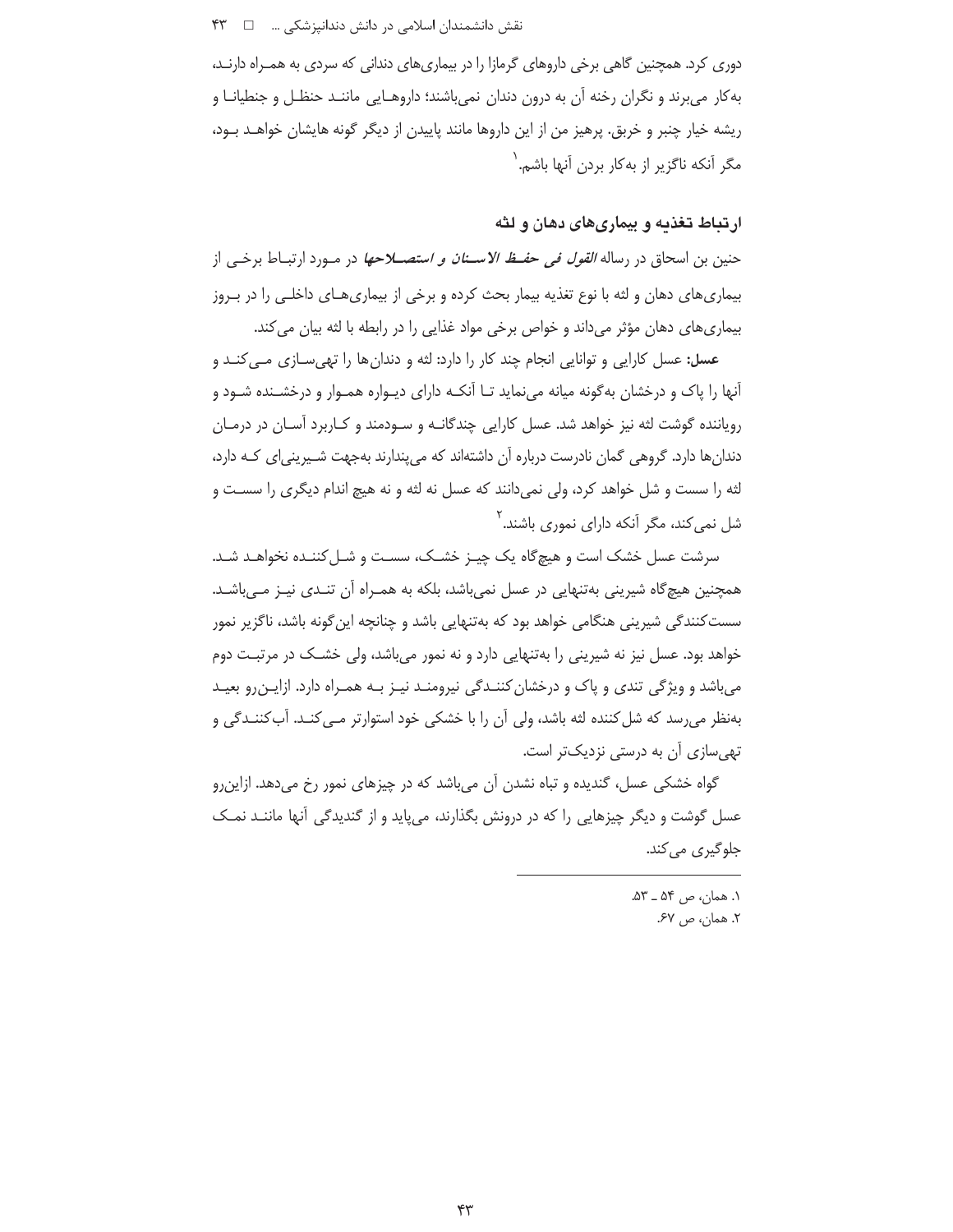۴۴ = = فصلنامه علمي ـ یژوهشي تاریخ فرهنگ و تمدن اسلامي، س ۶، زمستان ۹۴، ش ۲۱

**شکر:** کارایی عسل را دارد و با زبری|ی که در آن دیده میشـود، چـرک&ـای گردآمـده روی دندان ها را مے خورد و آنها را پاک و درخشنده مے کند. ٰ

بهویژه شکر تبرزد را ساییده و با عسل سرشته از آن، دندان شویه خـوبی بـهدسـت مـی آیـد کـه دندانها را پاک و درخشان و سپید و لثه را پاکسازی می نماید و لثه را می رویاند و استوار می کند. **سرکه:** در بیماریهای ریشهگرفتـه از گرمـی و سـردی (هـردو) بـهکـار مـی,رود. کـاربرد آن در بیماریهای از گرمی بهجهت داشتن ویژگی سرمازایی آن میباشد و کاربرد آن در درمان بیماریهای

ریشه گرفته از سردی بهجهت داشتن ویژگی برندگی و لطیف کردن فزونیهای بلغمی می باشد.

سرکه ویژگی دیگری نیز دارد که داروهای دیگر ندارند و آن بخش لطافت و سـبکی کـه در درون آن گنجانده شده می باشد. این ویژگی انگیزهای است برای رساندن داروهای بسیار نیرومنـد پختهشده به جاهای دور و در ژرفای تن و پوشیدهشده بهوسیله پردههـایی مـیباشـد. البتـه بهتـر است سرکه را در بیمارهای ناشی از گرمی بهتنهایی یا با آب بهکار برند.

همچنین در بیماریهای دندانی از سردی، سرکه را با عسل بهکار میبرند و نیز بـا چیزهـایی که سردی آن را بشکند.<sup>۱</sup>

از آنچه ذکر شد می توان دریافت که حنین در زمینه بیماری های لثه، بهخصوص خــون٫یــزی لثه مطالب بیشتر و دقیق تری بیان کرده که در بسیاری از موارد با دانش نوین پزشکی مطابقت دارد؛ ازجمله حنین اثر مشتقات نشادر (کربنات دامونیوم) و شب یمانی (زاج) ٰ را در معالجــات لثــه برشمرده است. وی همچنین داروهایی را ذکر کرده که باعث رویاندن لثه و محکم شدن و اتصال أن به دندان مي شود: «تجلو الاسنان و تنبت لحم اللثة الناقص و تجمعها و تضـمها الـي الاسـنان و تذهب من رطوبتها.» از بحث حنین راجع به داروهای اخیر چنین برمی آید که وی لثه نرمال را لثه چسبیده به دندان میداند و بیشتر به درمان دارویی پرداخته است. حنین بـن اسـحاق در کتـاب *حفظ الاسنان و استصلاحها* در این زمینه بیان کرده است: گــاهی پیامــد بیمــاری لثــه، پیــدایش سوزههایی بر روی لثه میباشد که بهتـرین دارو بـرای درمـان آن حضـض سـاییده و بـا عسـل سرشتهشده است که آن سرشته را بر روی سوزه میمالند.

داروی سودمند برای درمان سوزه لثه؛ روش ساخت: خاکستر بوره، خاکستر جو، خاکستر سـعد

۱. همان. ۲. ذاکر، سیری در سه قرن دن*دانیز شکی ایران*، ص ۵۳.

3. Aluns.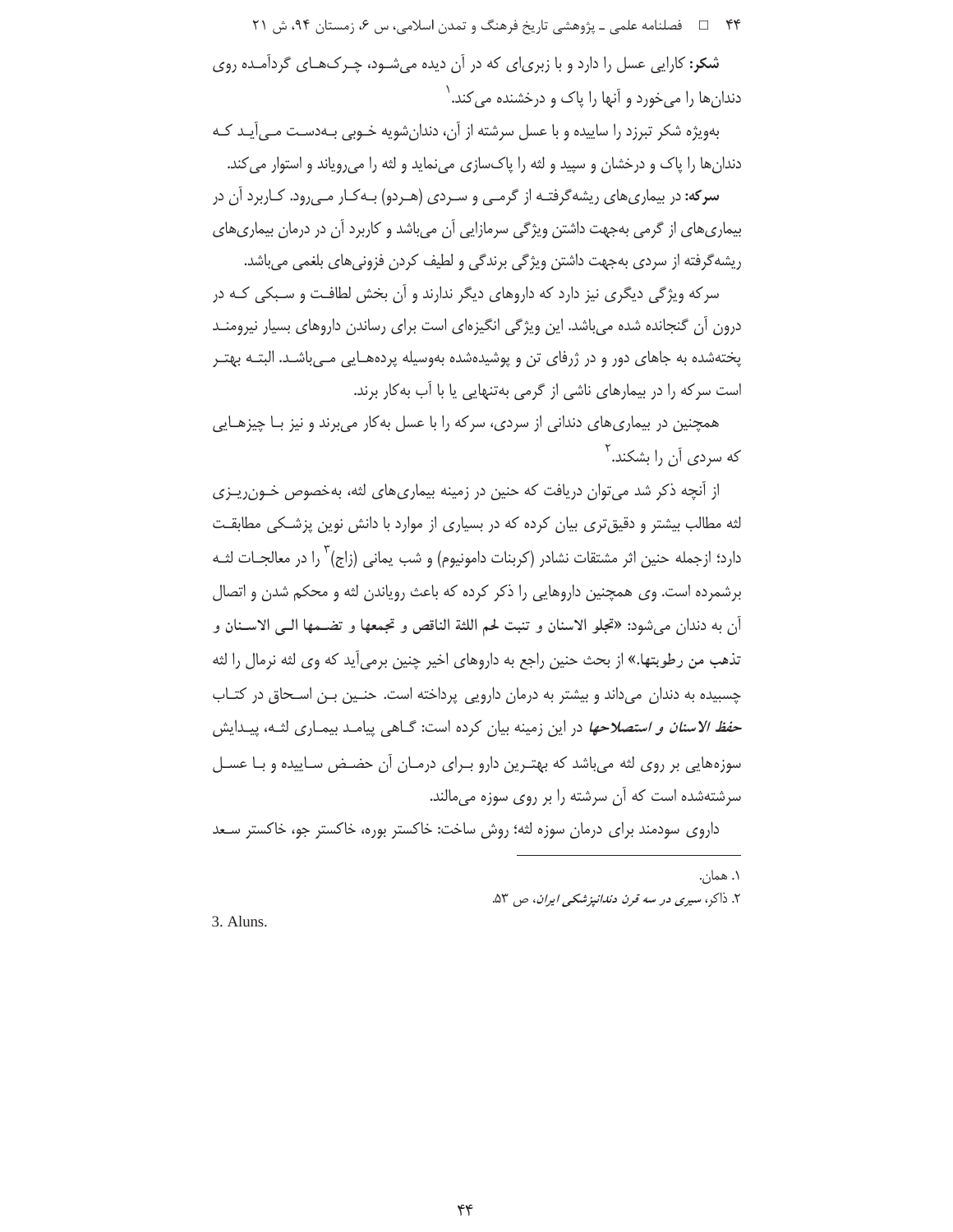را با اندازه برابر می گیرند و میسایند و با عسل میسرشند و بر روی لثه میمالند.

حنین دهان شویهای برای رویاندن گوشت لثه بیان کرده است؛ روش ساخت: آرد کرسـنه ده درم به همراه عسل سرشته و از آن قرص هایی درست می کند و درون سبدی سفالینه نوی می گذارنـد و آن سبو را درون آتشی می نهند تا به مرز سوختن برسد یا آن را در تنور می گذارند تا ماننـد نـان پخته شود سپس آن را مـی،سـایند و بـا چهـار درم خـون سیاوشـان و کنـدر نـر بـه انـدازه آن و ریشه سوسن که به ایرسا شناخته می شود و زراوند گرد از هرکدام دو درم برمی گیرند. سپس همگـی را میسایند و با آن دهانشویه می کنند. البته پیش از آن سرکه پیاز دشتی را در دهان می چرخانند و پس از آن با عسل بهتنهایی لثه را مالش میدهند.<sup>\</sup>

حنین بن اسحاق در رسالهاش بیان کرده که گاهی در لثه نموری و تری پدید میآید که پیامد سست و شل شدن لثه خواهد بود. برای خشکاندن آن تری و استوار کردن لثه، دندان شویه کردن با آب جوشانده گلنار سودمند است، یا سرشته زاگ یمانی با سرکه، یا عسل را بر روی آن بمالنـد؛ البته نمک نیز مفید است. نشادر، سقز و مصطکی \_ بهویژه که با آن اندکی کشمش کوهی و مازو آمیخته شود ــ نیز برای آن سودمند خواهد بود. همچنین شستشوی دهـان بـا شـرابی کـه در آن برگ آلو باشد یا با آب شوری که زیتون در آن پرورده شده باشد مفید است.

بهمنظور استحكام لثه، استفاده از مر و پودنه دشتی توصیه میشود. پیشینیان شیر ماچهِ (ماده) الاغ را پیشنهاد کردهاند. من نمی توانم درستی گفتار ایشان را بیذیرم؛ زیرا نمی دانم کارایی آنها در اینجا با چه شیوها*ی* به انجام مے ٫٫سد.<sup>۲</sup>

# دهان شویه در ای در مان تری و نموری لثه

ده درم گلنار، دو درم نشادر، سه درم کشمش کوهی، دو درم مازو و ده درم پودنه سوخته دشتی و نمک سرشتهشده با عسل سوخته ده درم گرفته و کوبیده و با پارچهای ابریشمی الک می کنند و سپس با آن دهان شویه می کنند. ٰ وی شکر تبرزد و عسل را در استحکام لثه و رویاندن آن مؤثر می داند. ٔ

بیماری سستی لثه ممکن است علتهای مختلفی داشـته باشـد کـه ممکـن اسـت ناشـی از عفونت لثه، كمخوني يا تشكيل جرم بر روى دندان ها باشـد. حنـين بـن اسـحاق سـرازير شـدن

> ١. ذاكر، سيرى در سه قرن دندانپزشكى ايران، ص ۶۷ ـ ۶۶. ٢. همان، ص ۶۴. ۳. همان، ص ۶۵ ــ ۶۴. ۴. همان، ص ۶۸.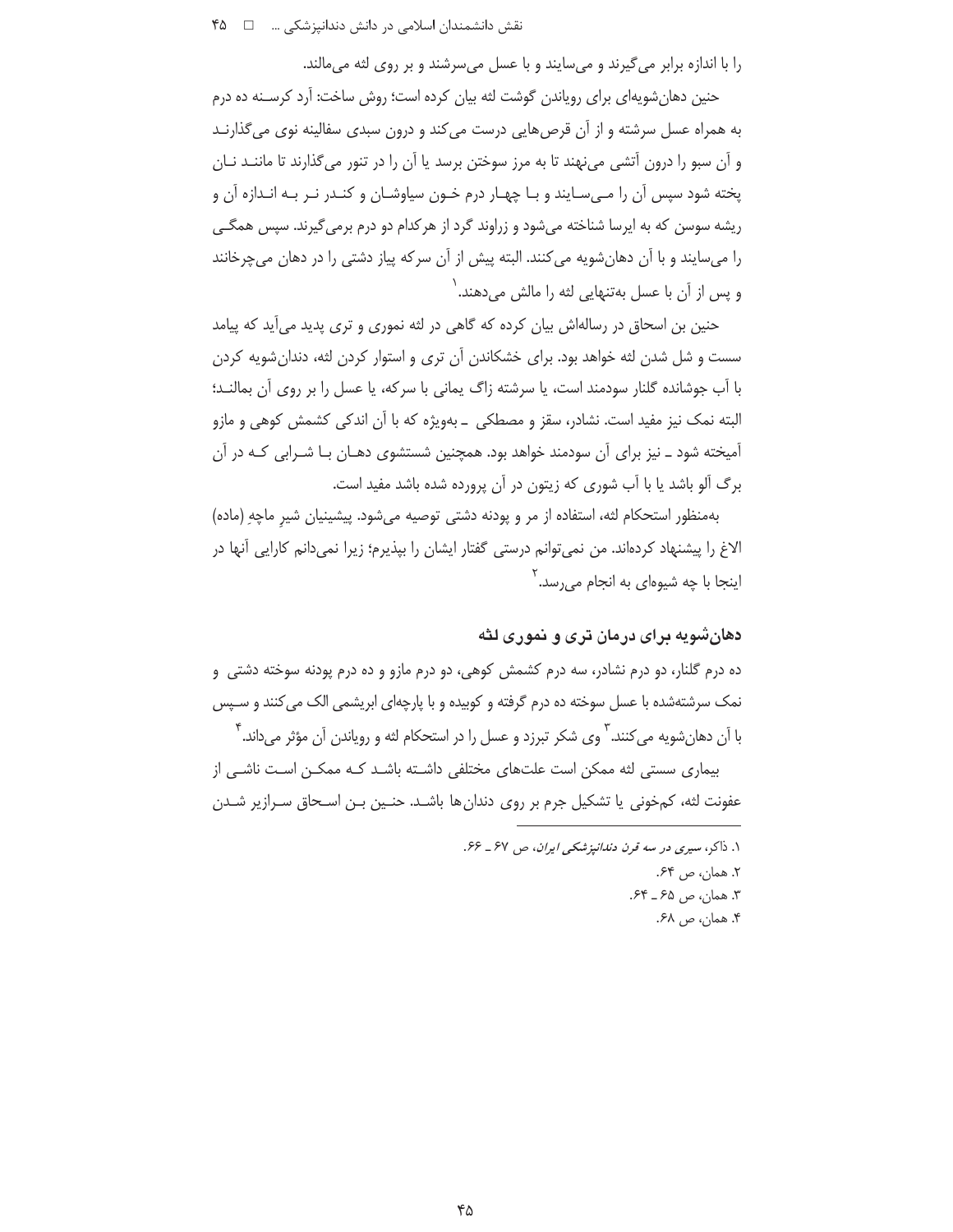۴۶ = فصلنامه علمی ـ پژوهشی تاریخ فرهنگ و تمدن اسلامی، س ۶، زمستان ۹۴، ش ۲۱

فزونیهای سر بهسوی دندان را از علل دردناک شدن دنـدانهـا مـی۱دانـد و بـرای درمـان آن توصیه می کند که از داروهایی استفاده شود که دندانها را گـرم و خشــک سـازد؛ ماننـد سـوخته پودنه دشتی و جعده و فراسیون و سداب خشــک و حاشــا و صـعتر و عنصــل و تخــم ترتیــز ک و عاقرقرحا و کشمش کوهی و فلفل تلخ و تخم عرعر و ریشه سوسن و ابهل که با عسل سـوزانده شـده و مانند آن سرشته شده باشند.<sup>\</sup>

## نتبجه

علوم پزشکی از طریق بیمارستان گندیشاپور بهعنوان یکی از مراکز عمده پزشکی آن روزگار بـه دوران اسلامی منتقل شد و تا سده سوم هجری که دانشکده پزشکی بغداد پدید آمد، مهــم تــرین مکتب پزشکی خاورمیانه محسوب میشده است. بهنظر می رسد در دوران شـکوفایی رشـتههـای طب در گندیشاپور، دندانپزشکی هم تدریس و از جایگاه والایی برخوردار بوده است.

در دوره اسلامی کتابهای پزشکی عمومی غالباً مباحثی درباره دندان داشتهاند و کتابهایی نیز تنها به دندان اختصاص یافته است که *رساله فی حفظ الاسنان و استصلاحها* از حنین بـن اسـحاق در زمینه علم دندانپزشکی را میتوان کهنترین رساله مستقل موجود در رشته دندانپزشکی دانست.

حنین بن اسحاق برخی بیماریهای داخلی را در بروز بیماریهای دهان دخیل دانسته و فساد سریع برخی از غذاها و نوشیدنی ها در داخل معده را باعث بیماری و بوی بـد دهــان مــی<انــد. از آنچه ذکر شد میتوان دریافت که حنین در زمینه بیماریهای لثه، بـهخصــوص خــون٫یــزی لثــه مطالب بیشتر و دقیق تری بیان کرده که در بسیاری از موارد با دانش نوین پزشکی مطابقت دارد؛ ازجمله اینکه حنین اثر مشتقات نشادر (کربنات دامونیوم) و شب یمانی (زاج) <sup>۲</sup> را در معالجات ل*ث*ـه برشمرده و در این زمینه بحث کرده است. همچنین از تأثیر عسـل، سـرکه و شـکر در رابطـه بـا دندانیزشکی مطالبی بیان نموده است.

## منابع و مآخذ

۱. ابن ابی|صیبعه، *عیون الانباء فی طبقات الابناء الزمان*، بی نا، بی جا، بی تا. ۲. این جلجل، سلیمان بن حسان، *طبقات الاطباء والحکما*، ترجمـه سـید محمـدکاظم، دانشگاه تهـران، بى تا.

١. همان، ص ۵۰ \_ ۴۹.

2. Aluns.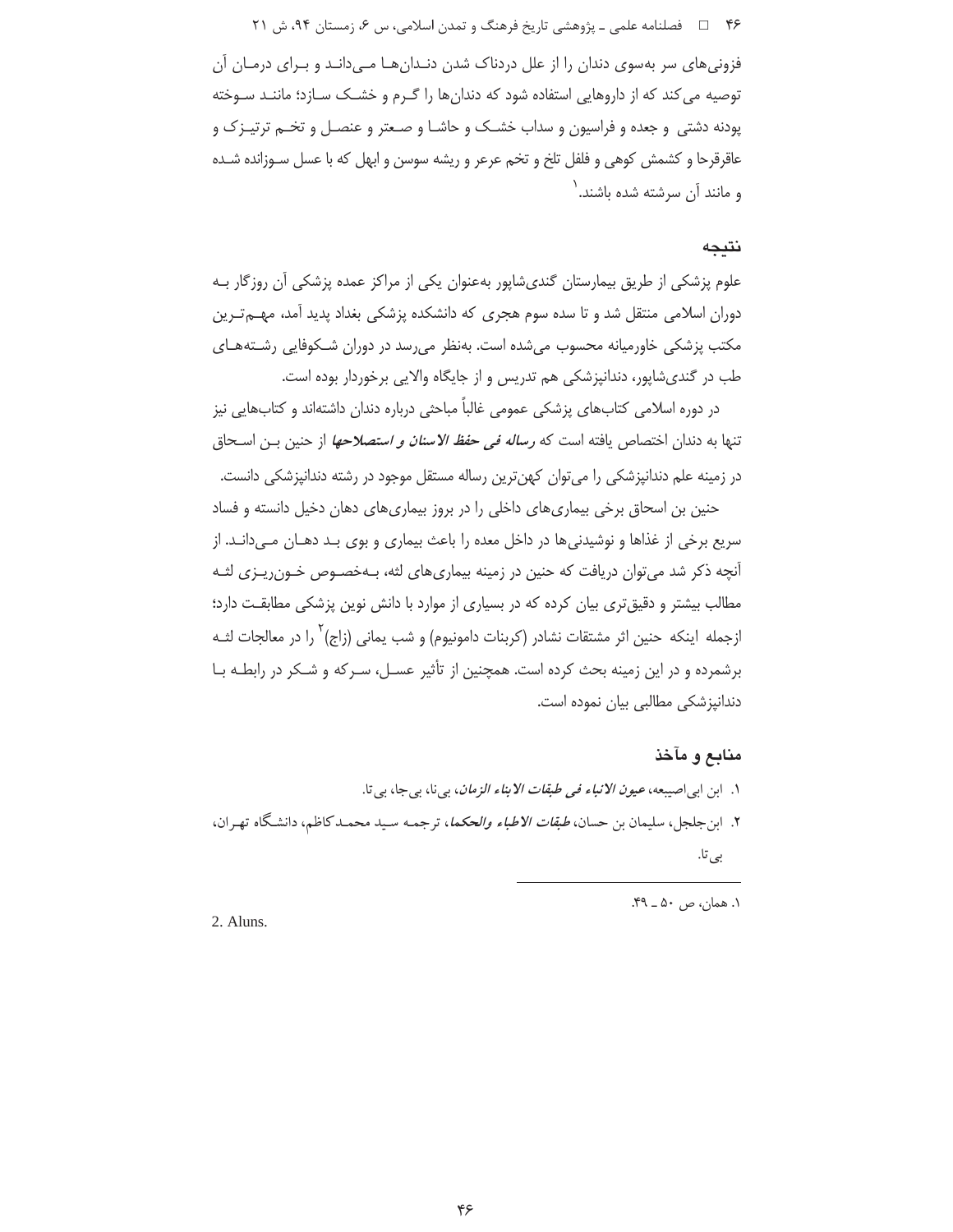- - ۳. ابن سینا، *قانون در طب*،کتاب سوم، ترجمه عبدالرحمن شرفکندی، تهران، سروش، چ ٤، ۱۳۷۰.
- ٤. ابـنءبـري، غريغوريـوس ابـوالفرج اهـرون، *تــاريخ مختصــرالدول*، ترجمـه محمـدعلي تـاجپـور و حشمت الله رياضي، تهران، اطلاعات، ١٣٦٤.
- ٥. ابن قفطي، جمالالدين يوسف، *تاريخ الحكما*، ترجمه فارسي قرن يازدهم به كوشش بهـين دارايـي، تهران، انتشارات دانشگاه تهران، ۱۳٤۷.
- ٦. ابن نديم، ابي الفرج محمد بن ابي يعقوب اسحاق، *الفهرست*، ضبط و شرح علي طويل، بيروت، دار الكتب العلميه، ١٤١٦ ق / ١٩٩٦ م.
	- ۷. بغدادی، اسماعیل پاشا، *هدیة العارفین*، استانبول، بیiا، ۱۹۵۱ م.
	- ٨ جرجي، زيدان، *تاريخ آداب اللغة العربيه*، بيروت، دار الفكر، ١٤١٦ ق / ١٩٩٢ م.
- ٩. حاجي خليفه، مصطفى بن عبدالله (كاتب چلبي)، كشف *الظنون عن اسامي الكتب و الفنون*، تهـران، المكتبة الاسلاميه و المكتبة الجعفري، الطبعة الثالثه، ١٣٨٧ ق / ١٩٨٧ م.
- ۱۰. خضری، احمدرضا، «مروری بر تاریخ پزشکی ایران قبل از اسلام»، *مجله دانشگاه علــوم پزشــکی* زنجان، ش ٤ \_ ٣، ١٣٧٢.
- ۱۱. ذاکر، محمدابراهیم، *سیری در سه قرن دندانپزشکی ایران*، تهران، انتشارات حقوقی، چ ۱، ۱۳۸۹.
- ١٢. الذاكرى، محمد فؤاد، *طب الاسنان و الجراحةالفمويه في الحضاره العربيه الاسلاميه*، دمشق، وزراة الثقافة، ٢٠٠٦ م / ١٤٢٧ ق.
- ۱۳. ذکایبی ساوجی، مرتضی، «یک رساله کهن در دندانپزشکی»، *مجموعه مقالات کنگره بــین/لمللــی تاریخ پزشکی در اسلام و ایران، کیهان اندیشه*، ش ۷۵، آذر و دی ۱۳۷۲.
- ١٤. رازي، ابوبكر محمد بن زكريا، *الحاوي في الطب*، ج ٣، مراجعه و تصحيح محمد محمد اسماعيل، بيروت، دار الكتب العلميه، ١٤٢١ ق / ٢٠٠٠ م.
- ۱۵. رهبـری، غلامحسـین، «تـاریخ علـم دندانپزشـکی در اسـلام و ایـران»، *مجموعــه مقــالات کنگــره* بین المللی تاریخ پزشکی در اسلام و ایران، ج ۱، ۱۳۷۵.
- ١٦. سامرايي، عامر رشيد و عبدالحميد العلـوچي، *أثار حنين بن اسـحاق*، بغـداد، دار الحريـة للطباعـة، ١٩٧٤م.
	- ۱۷. سزگین، فؤاد، *تاریخ نگارش های عربی*، تهران، خانه کتاب، ۱۳۸۰.
- ۱۸. شعبانی، رضا، «جندیشایور و سهم آن در انتقال علوم به جهان اسلام»، *نامــه انجمــن*، ش ۲ و ٤، زمستان ١٣٨١.